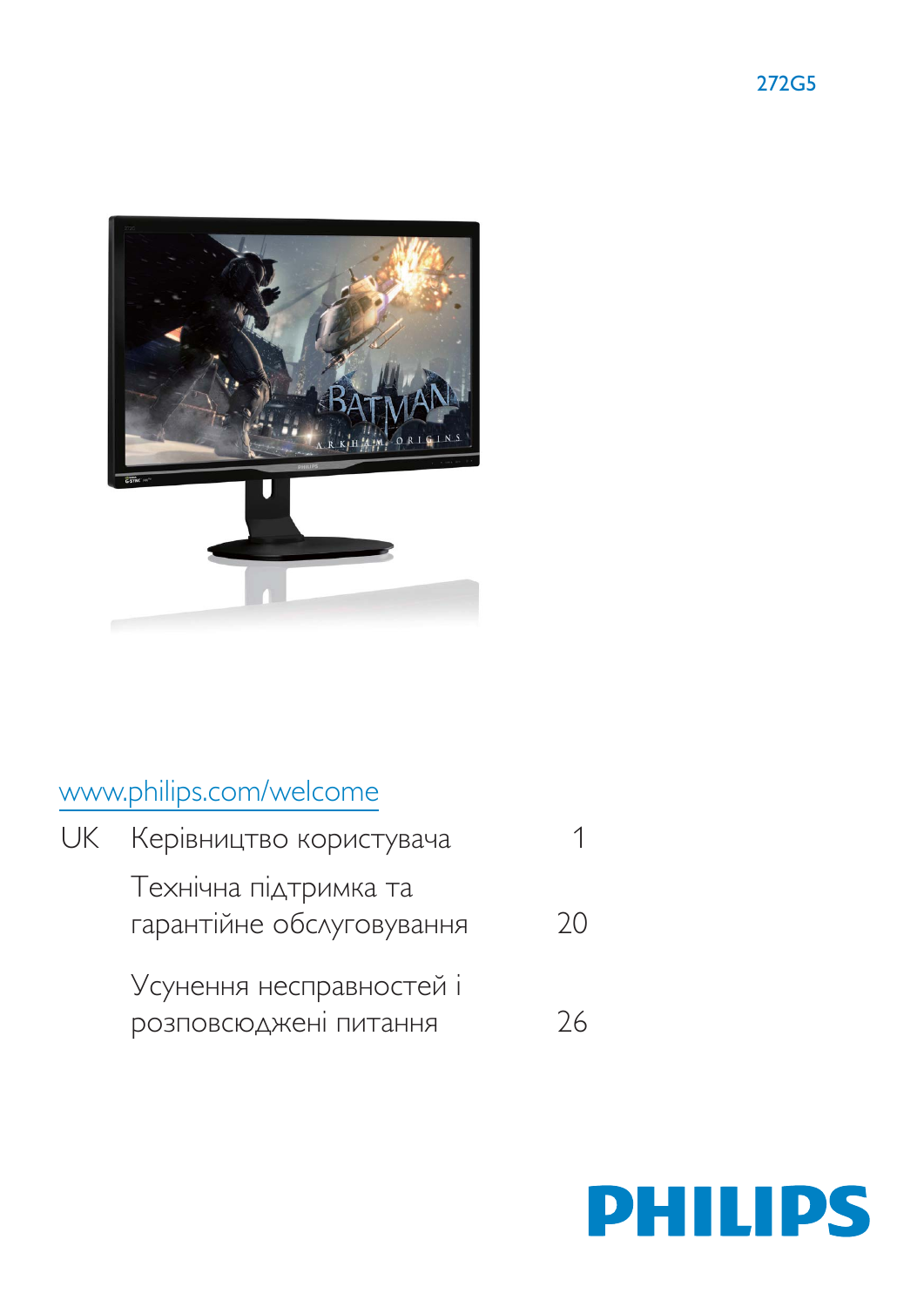# **Зміст**

| 1. |               |                                                              |
|----|---------------|--------------------------------------------------------------|
|    | 1.1           |                                                              |
|    |               |                                                              |
|    | 1.3           | Утилізація виробу та упаковки3                               |
| 2. |               | Налаштування монітору 4                                      |
|    | 2.1           |                                                              |
|    | $2.2^{\circ}$ |                                                              |
|    | 2.3           | Зніміть конструкцію основи для                               |
|    |               |                                                              |
|    | 2.4           | NVIDIA™ G-SYNC™ для плавних,                                 |
|    |               |                                                              |
| 3. |               | Технічні характеристики9                                     |
|    | 3.1           | Чіткість і попередньо встановлені                            |
|    |               |                                                              |
|    |               |                                                              |
| 4. |               | Управління живлення12                                        |
| 5. |               | Інформація про норми13                                       |
| 6. |               |                                                              |
|    |               | Технічна підтримка та гарантійне                             |
|    |               | 6.1 Заява щодо кількості дефектів                            |
|    |               | пікселів пласкопанельних моніторів                           |
|    |               |                                                              |
|    |               | 6.2 Технічна підтримка та гарантійне                         |
|    |               |                                                              |
| 7. |               | Усунення несправностей і                                     |
|    |               | розповсюджені питання 26                                     |
|    | 7.1<br>7.2    | Усунення несправностей26<br>Загальні розповсюджені питання27 |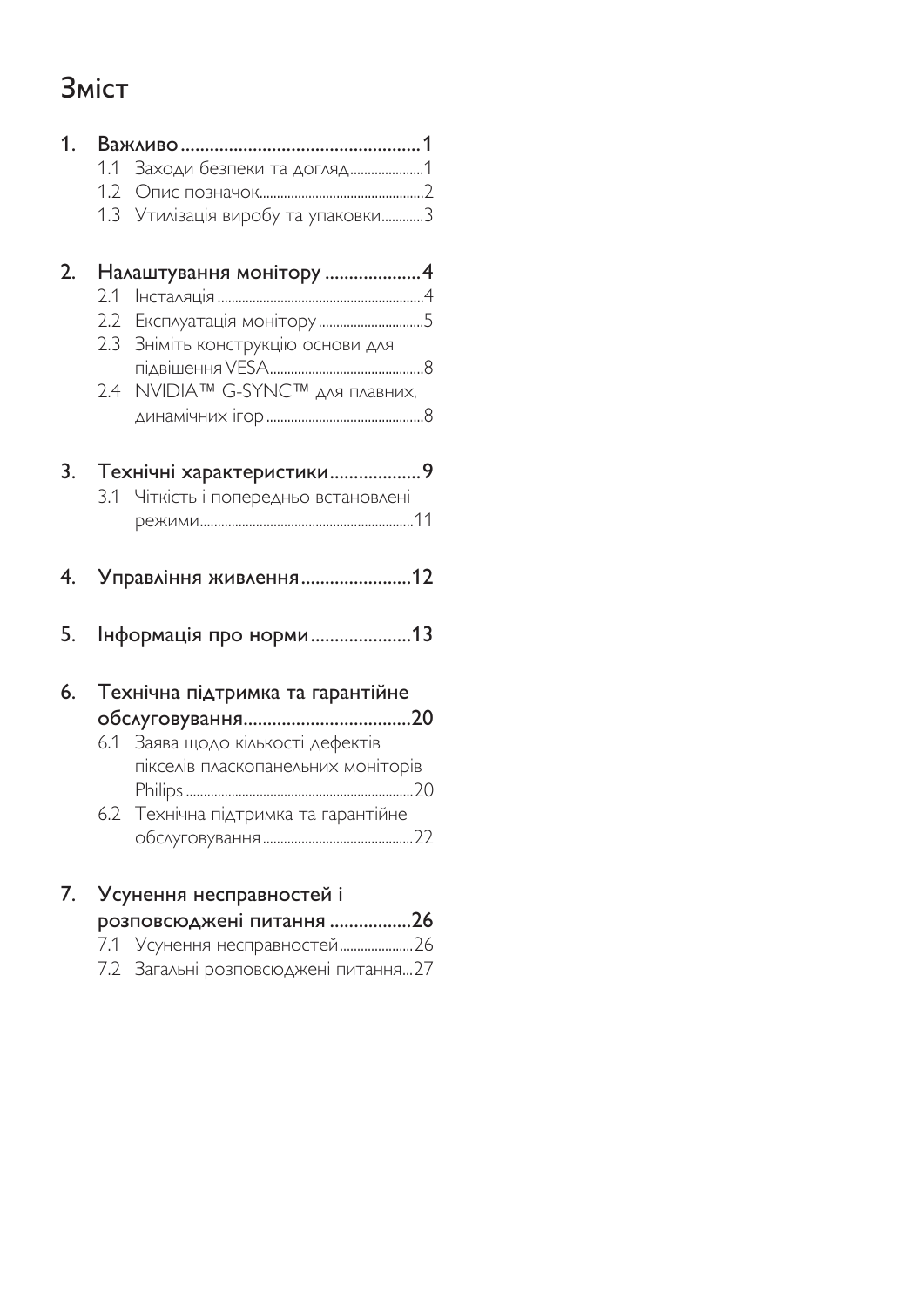# 1. Важливо

Це електронне керівництво призначене всім, хто користується монітором Philips. Будь ласка, приділіть час читанню керівництва, перш ніж користуватися монітором. Воно містить важливу інформацію та примітки щодо експлуатації монітора.

Гарантія діє за умови, що з виробом правильно поводяться і використовують його за призначенням, згідно керівництва з експлуатації. Також слід надати оригінал фіскального чеку або квитанцію, де вказано дату придбання, назву розповсюджувача, номер виробу та моделі.

# 1.1 Заходи безпеки та догляд

# t **S**yBara!

Користування іншими засобами контролю, регулювання або процесами, крім тих, які визначені в документації, може призвести до удару електрострумом та фізичних пошкоджень. Прочитайте і виконуйте ці вказівки під час підключення та роботи з комп'ютерним монітором.

## Експлуатація

- Будь ласка, тримайте монітор подалі від прямих сонячних променів, дуже сильного освітлення і будь-яких джерел живлення. Тривалий вплив цих факторів може призвести до вицвітання та пошкодження монітора.
- Приберіть всі предмети, які можуть потрапити до вентиляційних отворів і заважати правильному охолодженню електронних компонентів монітору.
- Не затуляйте вентиляційні отвори на корпусі.
- Підбираючи розташування монітору, переконайтеся, що у цьому місці є легкий доступ до штепсельної виделки та розетки електромережі.
- Якщо Ви вимикаєте монітор виймаючи шнур живлення або шнур постійного струму, почекайте 6 секунд, перш ніж знову приєднати шнур живлення або шнур постійного струму, щоб пристрій працював як слід.
- Будь ласка, завжди користуйтеся схваленим шнуром живлення, наданим Philips. Якщо Ви не маєте шнура живлення, будь ∧аска, зверніться до місцевого сервісного центру. (Зверніться до Центру інформації та обслуговування клієнтів)
- Під час роботи не піддавайте монітор дії вібрації, уникайте ударів.
- Не вдаряйте і не впускайте монітор під час роботи або транспортування.

## Догляд

- Щоб захистити монітор від можливих пошкоджень, не застосовуйте надмірного тиску до РК-панелі. Переміщуючи монітор, підіймайте його, тримаючись за рамку. Не підіймайте монітор, тримаючись руками або пальцями за РК-панель.
- Вимикайте монітор з мережі, якщо Ви не будете користуватися ним протягом тривалого часу.
- Вимкніть монітор з мережі, якщо Вам необхідно почистити його злегка вологою тканиною. Якщо монітор увімкнений, його можна протирати сухою тканиною. Проте ніколи не застосовуйте органічні розчинники, такі як алкоголь або рідинами на основі аміаку для чищення монітору.
- Щоб уникнути ураження електрострумом або невиправного пошкодження пристрою, бережіть монітор від потрапляння пилу, дощу, води або надмірної вологи.
- Якщо монітор намок, якомога швидше витріть його сухою тканиною.
- Якщо до монітору потрапили сторонні предмети або вода, будь ласка, негайно ВИМКНІТЬ ЖИВЛЕННЯ І ВІДКЛЮЧІТЬ ШНУР живлення. Після цього вийміть сторонні предмети або витріть воду і відправте пристрій до сервісного центру.
- Не зберігайте монітор там, де на нього можуть діяти високі чи низькі температури або пряме сонячне світло.
- Щоб забезпечити найкращу роботу і тривалий робочий строк монітору, будь ласка, дотримуйтеся норм для температури і вологості повітря у робочому приміщенні: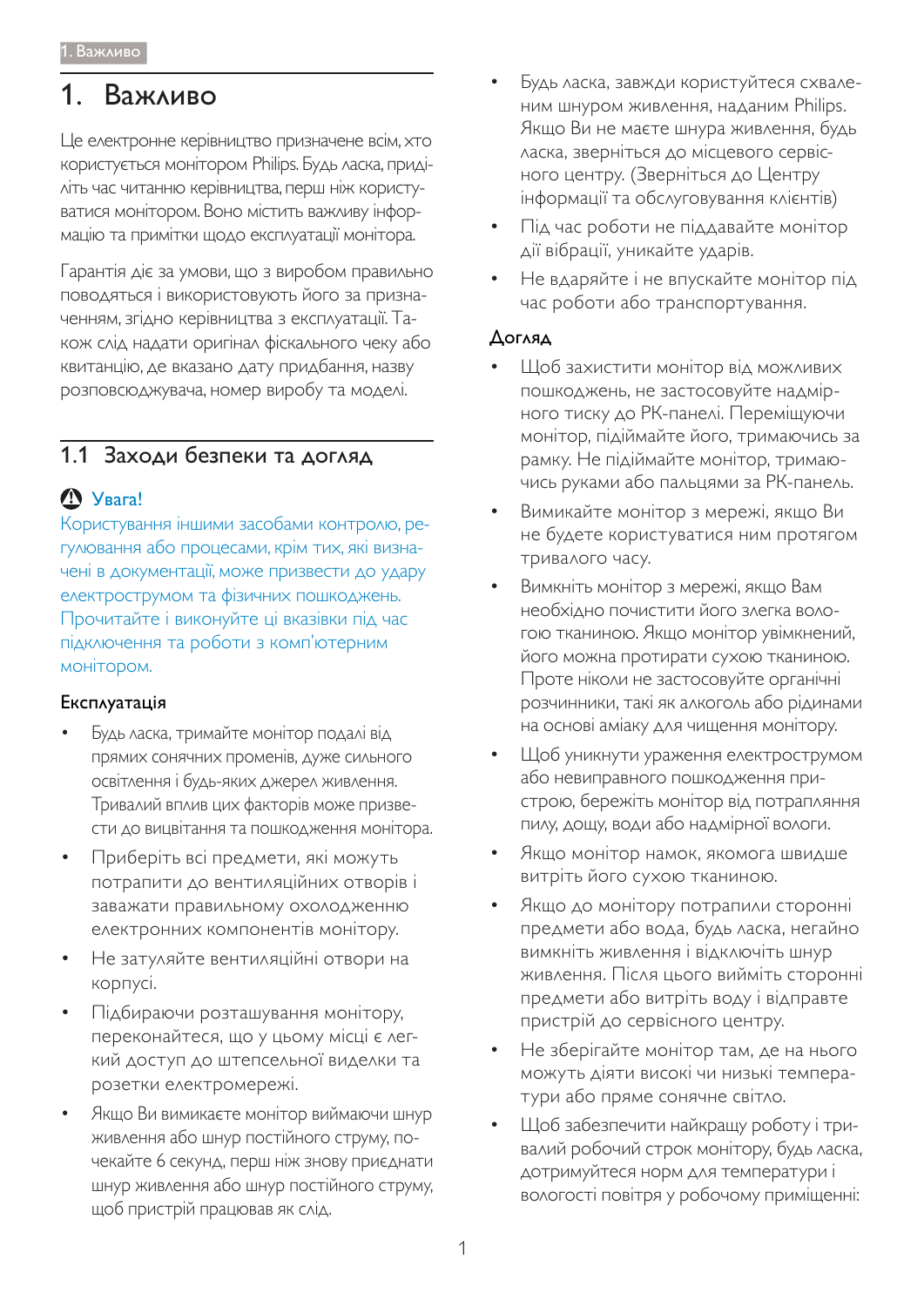- Температура: 0-40°С 32-95°F
- Вологість: 20-80% відносної вологості повітря
- ВАЖЛИВО: Завжди вмикайте рухливу екранну заставку, коли лишаєте монітор бездіяльним. Завжди активуйте задачу періодичного поновлення екрану, якщо монітор показуватиме незмінний статичний зміст. Неперервний показ непорушного або статичного зображення протягом тривалого часу може викликати «вигоряння», також відоме як «залишкове зображення» або «зображення-привид» на екрані. «Вигоряння», «залишкове зображення», «зображення-привид» - відоме явище у технології рідкокристалічних панелей. У більшості випадків «вигоряння», «залишкове зображення» або «зображення-привид» поступово зникає протягом певного часу після того, як живлення було вимкнено.

## *Δ Y*<sub>Bara!</sub>

Якщо не увімкнути екранну заставку або періо-ДИЧНЕ ПОНОВЛЕННЯ ЕКРАНУ, ЦЕ МОЖЕ ПРИЗВЕСТИ до серйозного «вигоряння» або «залишкового зображення», «зображення-привида», які не зникають і не підлягають ремонту. Дія гарантії не розповсюджується на вищевказане пошкодження.

## Обслуговування

- Відкривати корпус монітору може лише кваліфікований технік.
- Якщо для ремонту або поєднання з іншими пристроями потрібен будь-який документ, будь ласка, зверніться до місцевого центру обслуговування. (будь ласка, див. главу «Центр інформації для клієнтів»)
- Інформацію про перевезення див. у «Технічній характеристиці».
- Не залишайте монітор в автомобілі/багажнику під прямим сонячним промінням.

## $\bigoplus$  Примітка

Зверніться до кваліфікованого техніка, якщо монітор не працює як слід, або якщо Ви не розібралися з інструкціями.

# 1.2 Опис позначок

Подальші підрозділи описують позначки, які вживаються в документі.

#### Примітки, застереження та попередження

У цьому керівництві частини тексту супроводжуються піктограмами і надруковані жирним шрифтом або курсивом. Такі частини тексту містять примітки, застереження або попередження. Вони використовуються так:

# $\bigoplus$  Примітка

Ця піктограма позначає важливу інформацію та підказки, як ефективніше працювати із системою комп'ютера.

# **• Обережно**

Ця піктограма позначає інформацію про те, як уникнути можливого пошкодження апаратного забезпечення або втрати даних.

# **S** YBara!

Ця піктограма позначає можливу загрозу здоров'ю. Тут розказано, як уникнути пробле-MИ,

Деякі попередження можуть бути в альтернативних форматах і не супроводжуватися піктограмами. У таких випадках певний вигляд попередження регулюється відповідним органом нагляду.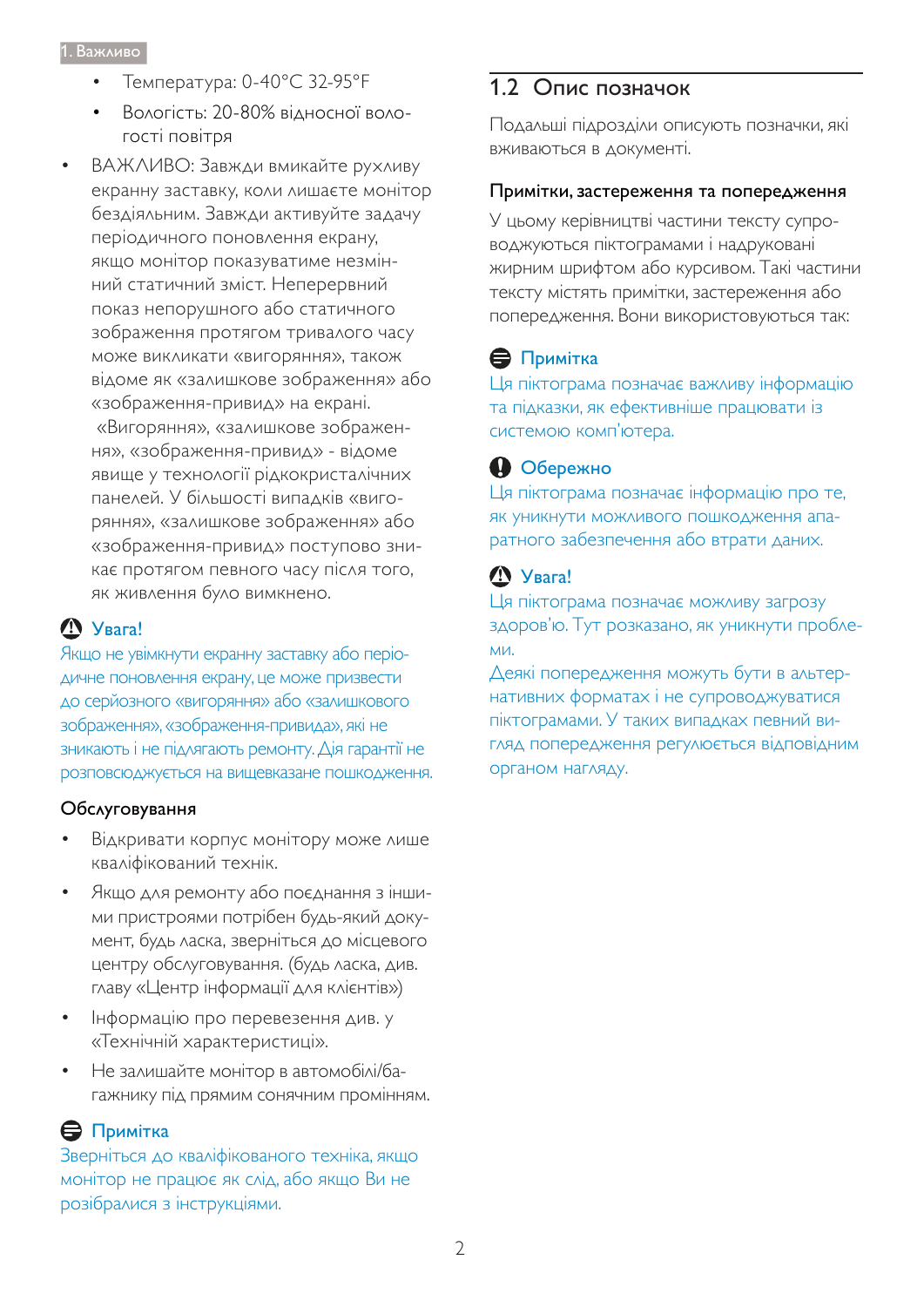# 1.3 Утилізація виробу та упаковки

Про відходи електричного та електронного обладнання - WEEE



This marking on the product or on its packaging illustrates that, under European Directive 2012/19/EU governing used electrical and electronic appliances, this product may not be disposed of with normal household waste. You are responsible for disposal of this equipment through a designated waste electrical and electronic equipment collection. To determine the locations for dropping off such waste electrical and electronic, contact your local government office, the waste disposal organization that serves your household or the store at which you purchased the product.

Your new monitor contains materials that can be recycled and reused. Specialized companies can recycle your product to increase the amount of reusable materials and to minimize the amount to be disposed of.

All redundant packing material has been omitted. We have done our utmost to make the packaging easily separable into mono materials.

Please find out about the local regulations on how to dispose of your old monitor and packing from your sales representative.

## Taking back/Recycling Information for **Customers**

Philips establishes technically and economically viable objectives to optimize the environmental performance of the organization's product, service and activities.

From the planning, design and production stages, Philips emphasizes the important of making products that can easily be recycled. At Philips, end-of-life management primarily entails participation in national take-back initiatives and recycling programs whenever possible, preferably in cooperation with competitors, which recycle all materials (products and related packaging material) in accordance with all Environmental Laws and taking back program with the contractor company.

Your display is manufactured with high quality materials and components which can be recycled and reused.

To learn more about our recycling program please visit

http://www.philips.com/sites/philipsglobal/ about/sustainability/ourenvironment/ productrecyclingservices.page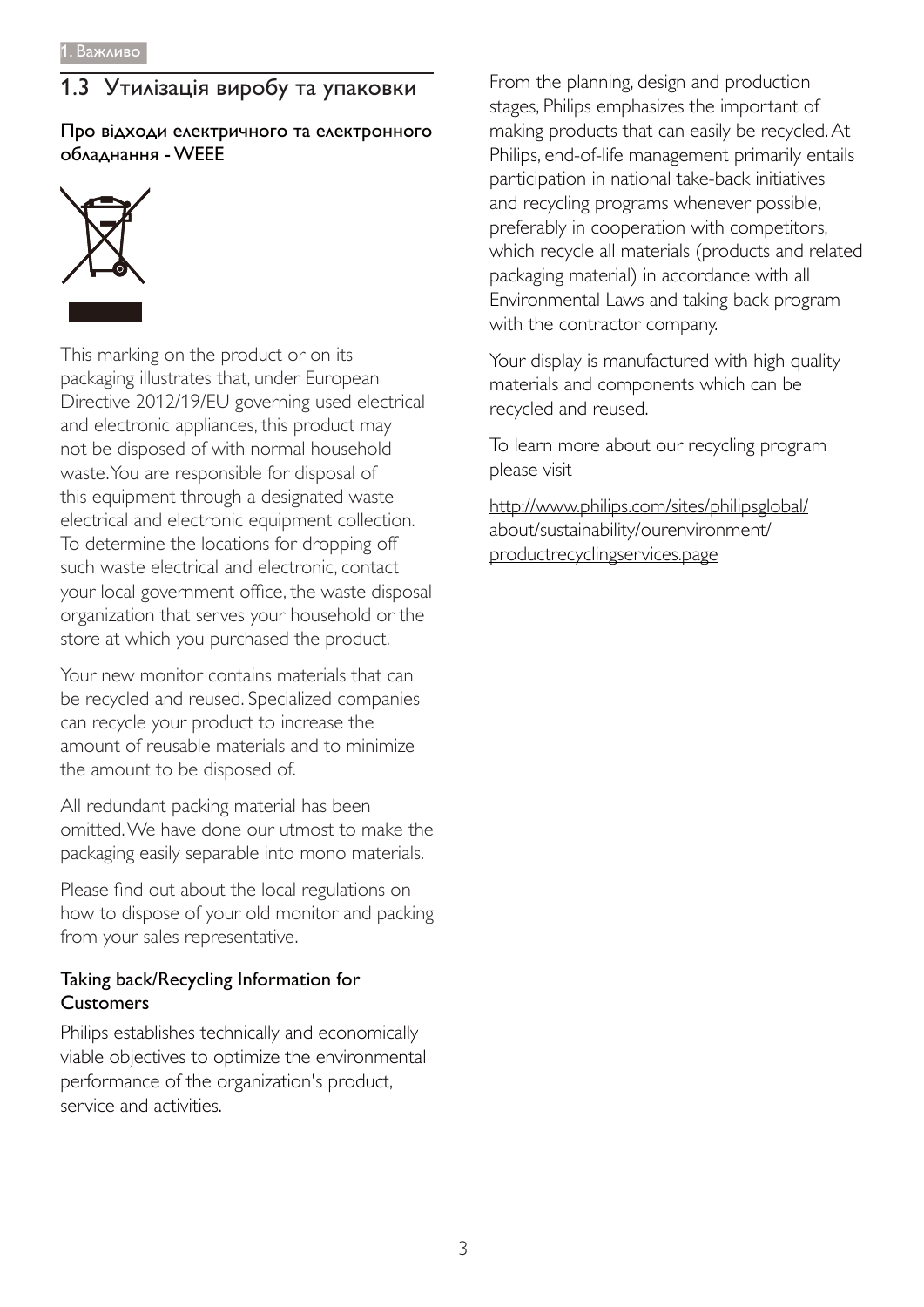# 2. Налаштування монітору

# 2.1 Інсталяція

## 1 До комплекту входять











Живлення Кабель USB





ǼǻǾǿȒǶǺǻǰǻǾǿǽȀǹȀ '3ǷǭǮDzǸȉ

# $\bigoplus$  Примітка

Використовуйте лише таку модель адаптера змінного/постійного струму: Philips ADPC20120, TPV120-REBN2.

## **2** Інсталюйте підставку основи

1. Розташуйте монітор долілиць на гладенькій поверхні. Поводьтеся обережно, щоб не подряпати і не пошкодити екран.



- 2. Утримуйте підставку обома руками.
	- (1) Легким рухом прикріпляйте підставку на монтажну ділянку VESA, поки засувка не заблокує підставку.
	- (2) Легким рухом прикріпіть основу до підставки.
	- (3) Пальцями затягніть гвинт, який знаходиться внизу основи, і надійно закріпіть основу на підставці.

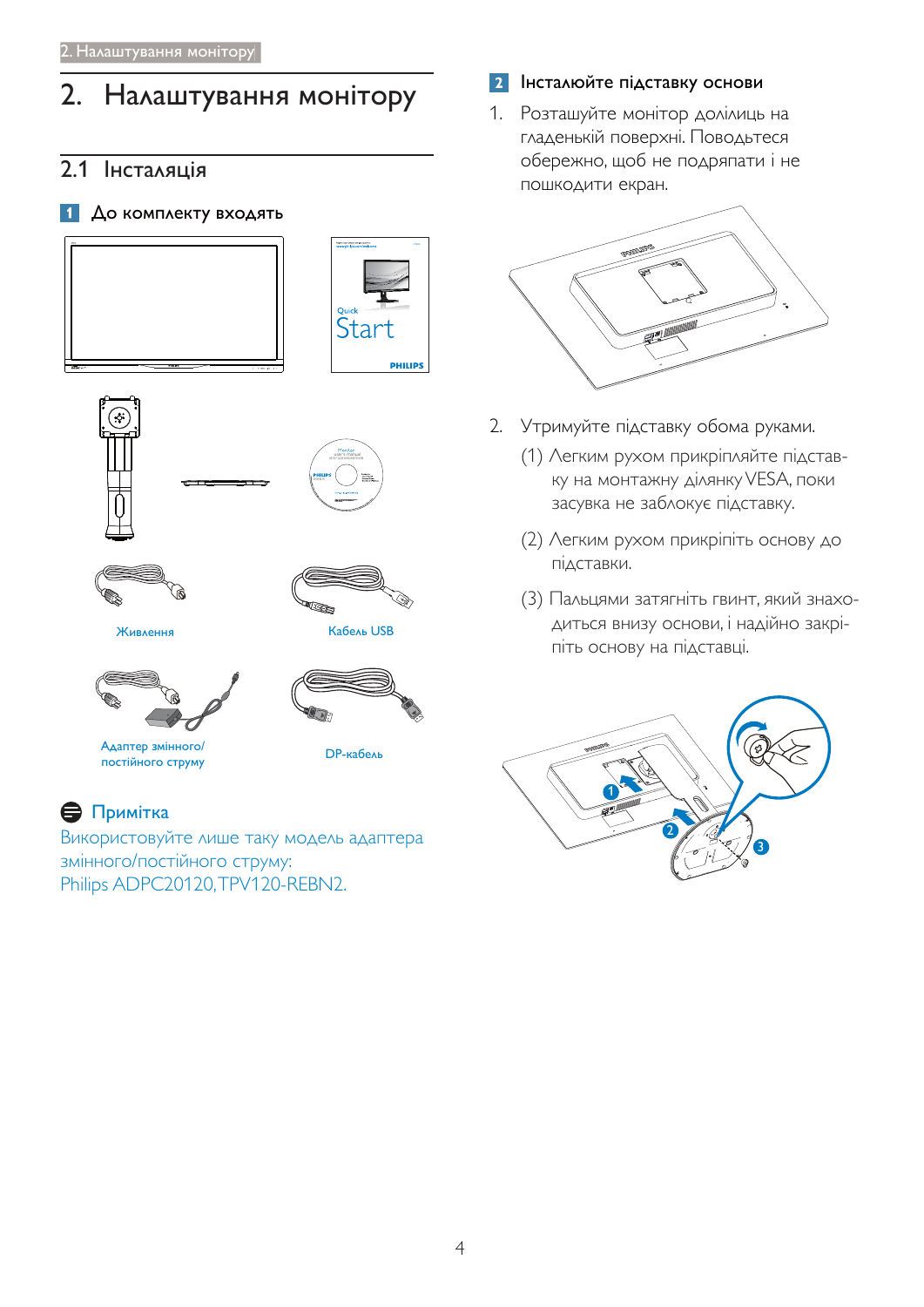### **3** Підключення до ПК



- <sup>1</sup>DisplayPort
- **<sup>2</sup>** Вхідна потужність постійного струму
- **3** Kensington замок проти крадіжки
- **4** Вихідний потік USB
- **S** вхідний потік USB
- 6 Швидке зарядження USB
- **7** Buxig aygio HDMI

## Підключення до ПК

- 1. Надійно підключіть шнур живлення ззаду до монітору.
- 2. Вимкніть комп'ютер і вийміть з розетки шнур живлення.
- 3. Підключіть кабель сигналу монітора до сполучувача відео ззаду на комп'ютері.
- 4. Підключіть шнур живлення комп'ютера та монітор до найближчої розетки електромережі.
- 5. Увімкніть комп'ютер і монітор. Якщо монітор показує зображення, значить, інсталяцію виконано.

# 2.2 Експлуатація монітору

### 1 Опис виробу - вигляд спереду





| O           | $\mathcal{L}$ | УВІМКНІТЬ і ВИМКНІТЬ жив-<br>лення монітора.        |
|-------------|---------------|-----------------------------------------------------|
|             |               | $\bullet$ $\blacksquare$ / OK $\Delta$ оступ до ЕМ. |
| $\boxed{3}$ | <b>AV</b>     | Регулювати ЕМ.                                      |
| 0           |               | Поверніться до попереднього<br>рівня ЕМ.            |
| ❺           | <b>ULMB</b>   | Зменшення розмитості<br>аження.                     |

## $\bigoplus$  Примітка

ULMB працює лише за частот 85 Гц, 100 Гц та 120 Гц.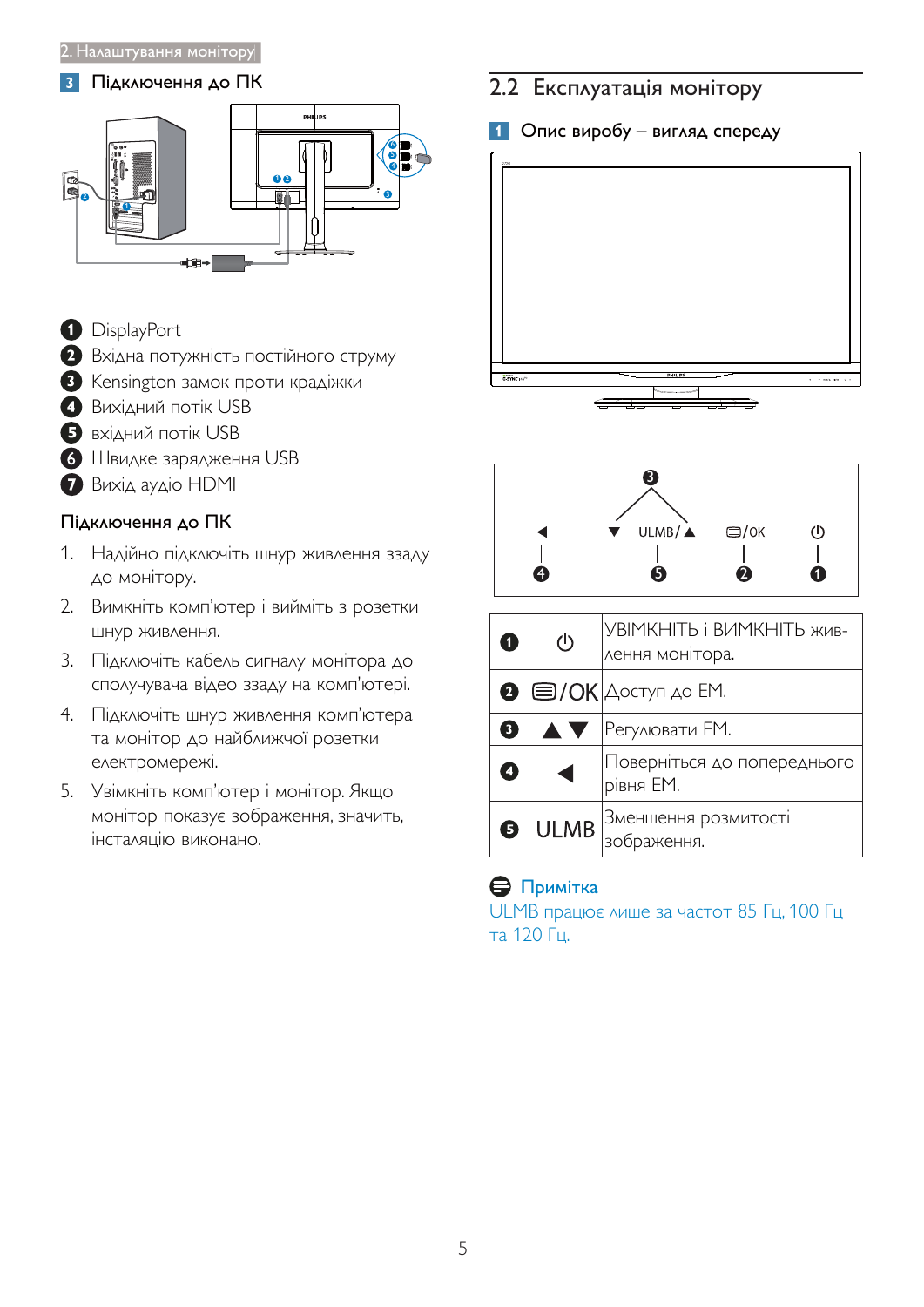#### 2 Опис екранного меню

## Що таке Екранне Меню (EM)?

Екранне меню (EM) - це особлива характеристика всіх РК-моніторів Philips. Вона надає можливість регулювати робочі характеристики екрану або вибрати функції моніторів прямо з вікна інструкцій екранного меню. Дружній до користувача інтерфейс екранного меню показаний нижче:

|                     | <b>Brightness</b> |   |
|---------------------|-------------------|---|
| Picture             | Contrast          | × |
|                     | SmartResponse     | ö |
| Color               | Gamma             | ٠ |
| œ                   |                   | ö |
| Language            |                   | ۰ |
|                     |                   | ٠ |
| <b>OSD Settings</b> |                   | ö |
|                     |                   | ö |
| Setup               |                   | ۰ |
|                     |                   |   |

### Основні та прості інструкції до контрольних клавіш

У вищенаведеному ЕМ можна натискати на кнопки ▼ ▲ на передній панелі монітора, щоб переміщувати курсор, і натисніть кнопку ОК, щоб підтвердити вибір або зміну.

## **EM**

Нижче подано загальний огляд структури екранного меню. Його можна використовувати пізніше для орієнтації серед різноманітних налаштувань монітору.

| Main menu           | Sub menu                                      |                                                                                                                                                                                                            |
|---------------------|-----------------------------------------------|------------------------------------------------------------------------------------------------------------------------------------------------------------------------------------------------------------|
| <b>Picture</b>      | - Brightness orNVDIA®<br>Lightboost™(3D mode) | 0~100 or OFF~MAX(3D mode)                                                                                                                                                                                  |
|                     | Contrast                                      | $- 0 - 100$                                                                                                                                                                                                |
|                     | SmartResponse                                 | - Off, Fast, Faster, Fastest                                                                                                                                                                               |
|                     | Gamma                                         | $-$ 1.8, 2.0, 2.2, 2.4, 2.6                                                                                                                                                                                |
| Color               | <b>Color Temperature</b><br>sRGB              | - 5000K, 6500K, 7500K,<br>8200K, 9300K, 11500K                                                                                                                                                             |
|                     | <b>User Define</b>                            | Red: 0~100                                                                                                                                                                                                 |
|                     |                                               | Green: 0~100                                                                                                                                                                                               |
|                     |                                               | Blue: 0~100                                                                                                                                                                                                |
| Language            |                                               | - English, Deutsch, Español, Ελληνική, Français, Italiano,<br>Maryar, Nederlands, Português, Português do Brazil,<br>Polski, Русский, Svenska, Suomi, Türkçe, Čeština,<br>Українська, 简体中文, 繁體中文, 日本語, 한국어 |
| <b>OSD Settings</b> | Horizontal                                    | $- 0 - 100$                                                                                                                                                                                                |
|                     | Vertical                                      | $- 0 - 100$                                                                                                                                                                                                |
|                     | Transparency                                  | $-$ Off, 1, 2, 3, 4                                                                                                                                                                                        |
|                     | <b>OSD Time Out</b>                           | - 5s, 10s, 20s, 30s, 60s                                                                                                                                                                                   |
|                     |                                               |                                                                                                                                                                                                            |
| Setup               | - ULMB                                        | $-$ On, Off                                                                                                                                                                                                |
|                     | <b>ULMB Pulse Width</b>                       | $-0 - 100$                                                                                                                                                                                                 |
|                     | Reset                                         | Yes, No                                                                                                                                                                                                    |
|                     | Information                                   |                                                                                                                                                                                                            |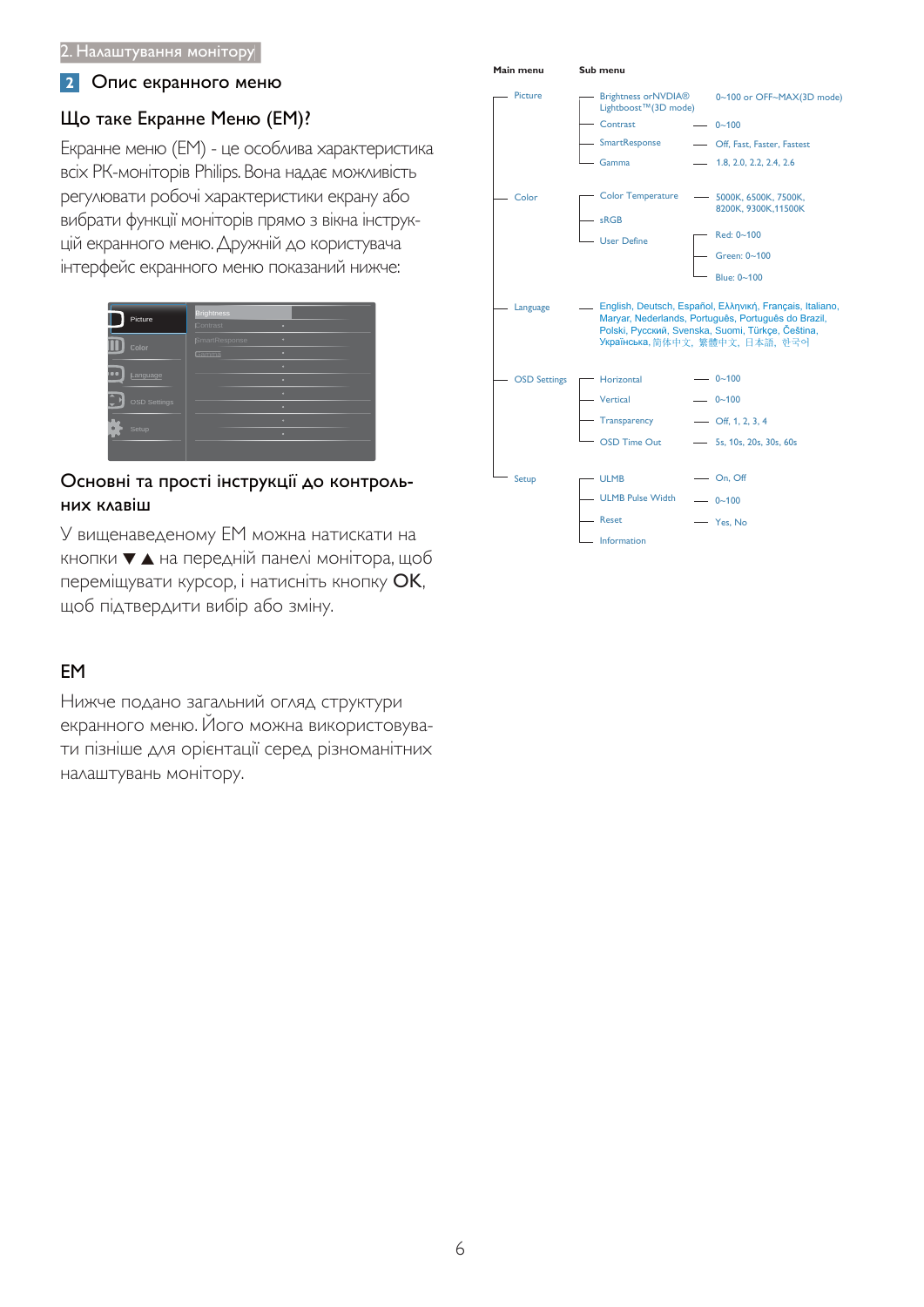# В Фізична функція

# $\sf{Haxun}$





# Обертовий



# Регулювання висоти

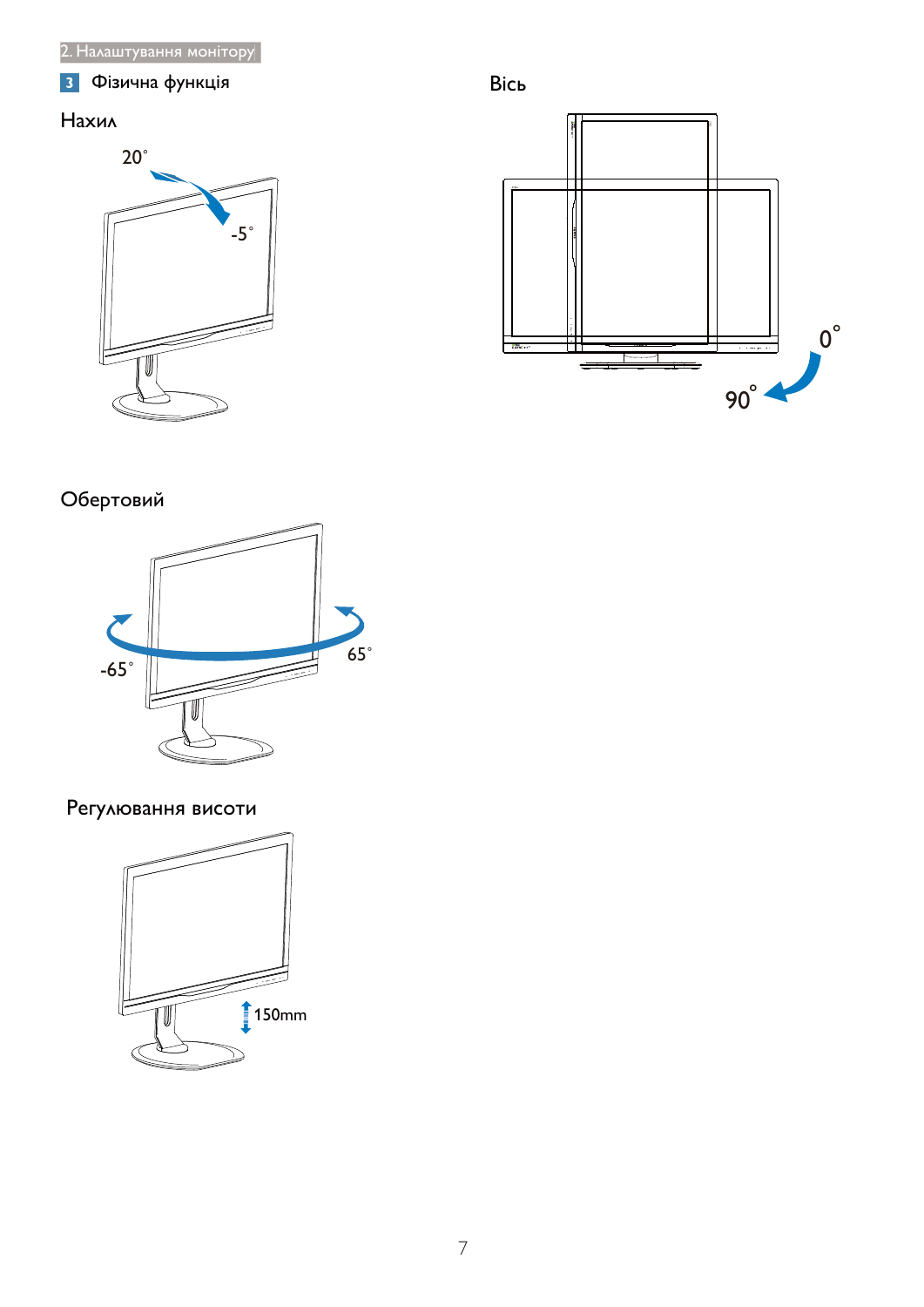# 2.3 Зніміть конструкцію основи для підвішення VESA

Перш ніж почати розбирати основу монітора, будь ласка, виконайте інструкції, щоб уникнути будь-якого можливого пошкодження або травмування.

1. Розташуйте монітор долілиць на гладенькій поверхні. Поводьтеся обережно, щоб не подряпати і не пошкодити екран.



2. Утримуючи натиснутою кнопку вивільнення, нахиліть основу і втягніть її назовні.



# **Э** Примітка

Монітор підходить для 100 мм × 100 мм сумісного з VESA монтажного інтерфейсу.



# 2.4 NVIDIA™ G-SYNC™ AAR плавних, динамічних ігор

# $\blacksquare$  Шо це?

NVIDIA G-SYNC - це нова революційна технологія дисплеїв, що забезпечує найплавніший та найдинамічніший ігровий процес. G-SYNC це революційні характеристики, які досягаються синхронізацією частот оновлення дисплея та графічного процесора на ПК із платою GeForce GTX, усуненням розриву зображення на екрані та мінімізацією затинання екрана та затримки вводу. Результат: СЦени з'являються миттєво, предмети виглядають чіткішими, ігровий процес іде дуже плавно, а Ви насолоджуєтеся дивовижними зображеннями та серйозною конкурентною боротьбою.

## Вимоги до рекомендованих графічних карт

- Графічна карта NVIDIA GeForce 650 Ti Boost VGA чи вищих характеристик
- Версія драйвера графічної карти: щоб завантажити найновіший драйвер, завжди перевіряйте його наявність на офіційному веб-сайті NVIDIA http://www.nvidia.com/content/global/global.php.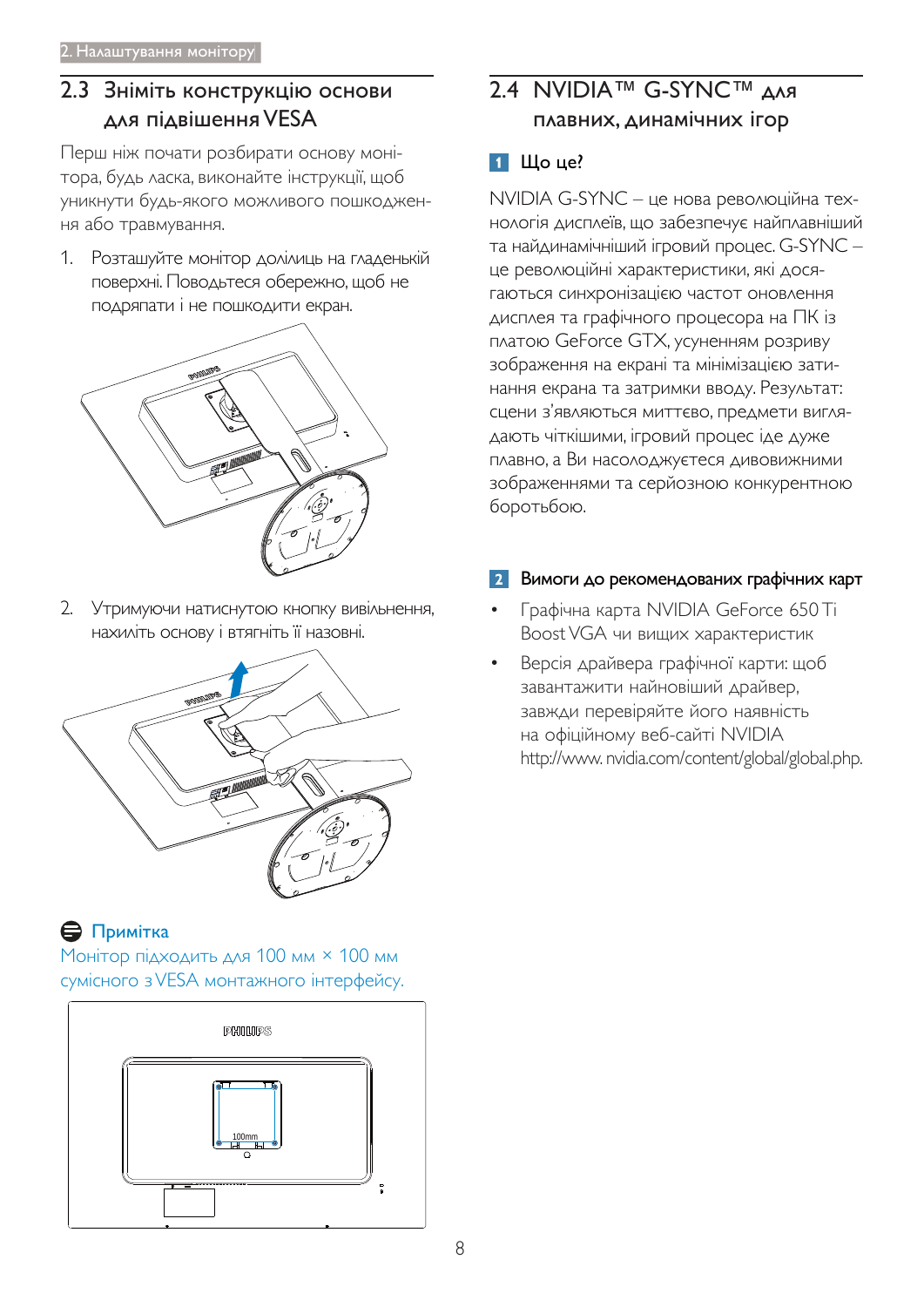# 3. Технічні характеристики

| Зображення/Дисплей                               |                                                                                                                                                                                                                                                                                                       |
|--------------------------------------------------|-------------------------------------------------------------------------------------------------------------------------------------------------------------------------------------------------------------------------------------------------------------------------------------------------------|
| Тип панелі монітора                              | Твіст-нематичний РК-екран                                                                                                                                                                                                                                                                             |
| Підсвічення                                      | Світлодіод                                                                                                                                                                                                                                                                                            |
| Розмір панелі                                    | Ширина 27 дюймів (68,6 см)                                                                                                                                                                                                                                                                            |
| Пропорція                                        | 16:9                                                                                                                                                                                                                                                                                                  |
| Щільність пікселів                               | $0,31 \times 0,31$ MM                                                                                                                                                                                                                                                                                 |
| Яскравість                                       | $300 \text{ канде/M²}$                                                                                                                                                                                                                                                                                |
| Контраст (тип.)                                  | 1000:1                                                                                                                                                                                                                                                                                                |
| Час відповіді (тип.)                             | 5 мсек.                                                                                                                                                                                                                                                                                               |
| SmartResponse                                    | 1 <sub>MC</sub>                                                                                                                                                                                                                                                                                       |
| Оптимальна чіткість                              | 1920 х 1080 на 144 Гц                                                                                                                                                                                                                                                                                 |
| Кут перегляду                                    | 170° (по горизонталі) / 160° (по вертикалі) на С/R (команда/<br>відповідь) $> 10$                                                                                                                                                                                                                     |
| Кольори дисплею                                  | 16,7M                                                                                                                                                                                                                                                                                                 |
| Частота вертикального поновлення                 | 30 Гц - 150 Гц                                                                                                                                                                                                                                                                                        |
| Частота горизонтальної розгортки                 | 30 кГц – 160 кГц                                                                                                                                                                                                                                                                                      |
| sRGB                                             | <b>TAK</b>                                                                                                                                                                                                                                                                                            |
| Вимоги до 3D                                     | Потрібен набір NVIDIA 3D Vision. (не входить у комплект).                                                                                                                                                                                                                                             |
| Сполучення                                       |                                                                                                                                                                                                                                                                                                       |
| Вхід сигналу                                     | USB $3.0 \times 4$ (та 1х швидкий зарядний пристрій), Display Port                                                                                                                                                                                                                                    |
| Сигнал входу                                     | окрема синхронізація, синхронізація за зеленим                                                                                                                                                                                                                                                        |
|                                                  |                                                                                                                                                                                                                                                                                                       |
| Зручність                                        |                                                                                                                                                                                                                                                                                                       |
| Для зручності користувача                        | $ULMB/\triangle$ $\Box$ /OK<br>(I)<br>4                                                                                                                                                                                                                                                               |
| Мови ЕМ                                          | Англійська, французька, німецька, іспанська, італійська,<br>російська, спрощені китайські ієрогліфи, португальська,<br>турецька, голандська, шведська, фінська, польська, чеська,<br>корейська, японська, угорська, українська, бразильська<br>португальська, грецька, традиційні китайські ієрогліфи |
| Інші зручні пристосування                        | Kensington Lock                                                                                                                                                                                                                                                                                       |
| Сумісність із «вмикай та працюй»                 | DDC/CI, sRGB, Windows 7/Windows 8                                                                                                                                                                                                                                                                     |
| Підставка                                        |                                                                                                                                                                                                                                                                                                       |
| Нахил                                            | $-5^{\circ}$ / $+20^{\circ}$                                                                                                                                                                                                                                                                          |
| Обертовий                                        | $-65/+65$                                                                                                                                                                                                                                                                                             |
| Регулювання висоти                               | 150 mm                                                                                                                                                                                                                                                                                                |
| Вісь                                             | 90 градусів                                                                                                                                                                                                                                                                                           |
| Живлення                                         |                                                                                                                                                                                                                                                                                                       |
| Режим «Увімкнено»                                |                                                                                                                                                                                                                                                                                                       |
| Очікування (тип.)                                | 36 Вт (тип.), 59,6 Вт (макс.)<br>0,5 Вт (через 12 хвилин після відсутності вхідного сигналу<br>з монітора)                                                                                                                                                                                            |
|                                                  |                                                                                                                                                                                                                                                                                                       |
| Вимкнено (тип.)<br>Світлодіод-індикатор живлення | 0,5 Вт (через 12 хвилин після вимкнення живлення)<br>У режимі: білий, немає сигналу/немає кабелю: білий (блимає)                                                                                                                                                                                      |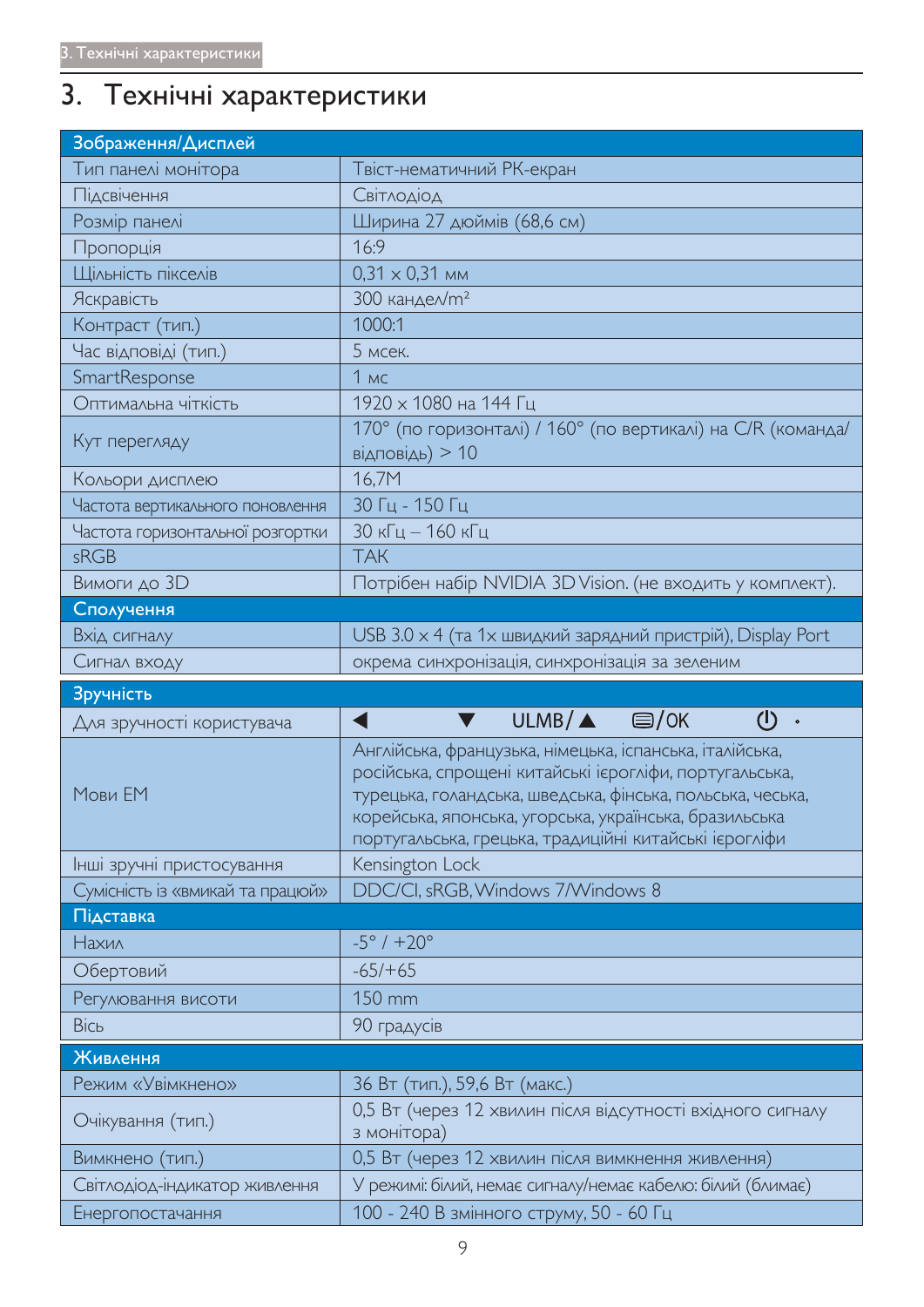| Габарити                                           |                                                                              |
|----------------------------------------------------|------------------------------------------------------------------------------|
| Виріб з підставкою (ширина х<br>довжина х висота)  | $639 \times 580 \times 242$ MM                                               |
| Виріб без підставки (ширина х<br>довжина х висота) | $639 \times 405 \times 64$ MM                                                |
| <b>Maca</b>                                        |                                                                              |
| Виріб з підставкою                                 | 7,8 kg                                                                       |
| Виріб без підставки                                | $5,0$ kg                                                                     |
| Виріб із упаковкою                                 | 11,3 kg                                                                      |
| Умови експлуатації                                 |                                                                              |
| Температурний діапазон<br>(експлуатації)           | від 0°С до 40°С                                                              |
| Температурний режим<br>(зберігання)                | від -20°С до 60°С                                                            |
| Відносна вологість                                 | від 20% до 80%                                                               |
| <b>МТВЕ</b> (середній час між відмовами)           | 30.000 годин                                                                 |
| Для оточуючого середовища                          |                                                                              |
| Правила про вміст небезпеч-<br>них речовин (ROHS)  | <b>TAK</b>                                                                   |
| <b>Упаковка</b>                                    | 100% підлягає переробці                                                      |
| Особливі речовини                                  | Корпус на 100% чистий від ПВХ і бромовмісного антипірену                     |
| Сумісність і стандарти                             |                                                                              |
| <b>EPEAT</b>                                       | Cpiбло (www.epeat.net)                                                       |
| Сертифікація                                       | CE Mark, FCC Class B, CU-EAC, SEMKO, ETL, GS, ERGO,<br>UKraine, BSMI, C-TICK |
| Корпус                                             |                                                                              |
| Колір                                              | Чорний                                                                       |
| <b>Закінчити</b>                                   | Текстура                                                                     |

# ⊜ Примітка

- 1. EPEAT Золото або Срібло дійсні лише там, де Philips реєструє виріб. Будь ласка, відвідайте www.epeat.net, щоб дізнатися про реєстраційний статус у Вашій країні.
- 2. Ці дані можуть змінюватися без попередження. Завантажте найновішу версію брошури з www.philips.com/support.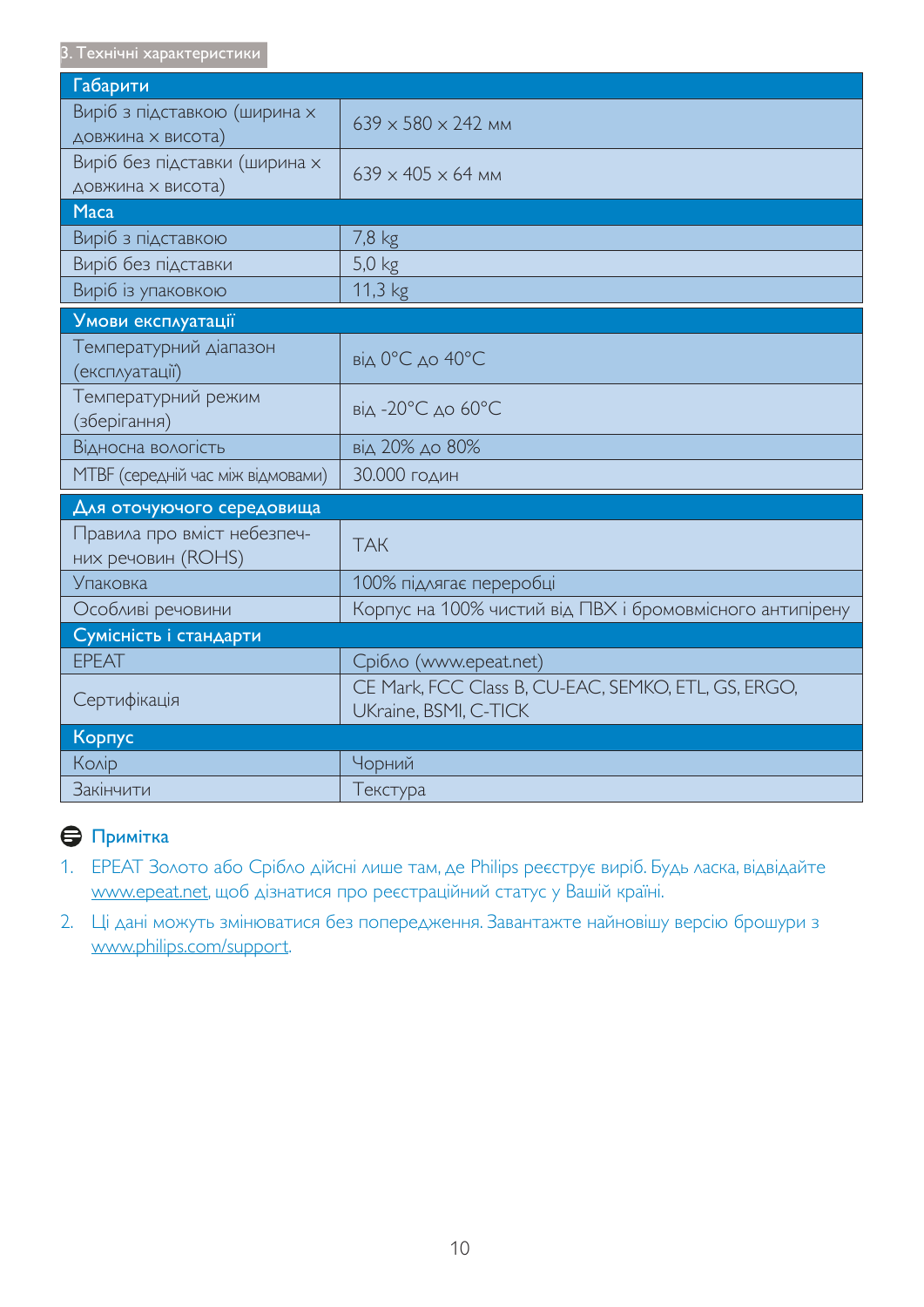# 3.1 Чіткість і попередньо встановлені режими

Оптимальна чіткість: 1920 х 1080 на 144 Гц

| Горизонталь-<br>на частота<br>(кГц) | Чіткість  | В. частота<br>$(\Gamma$ ц) |
|-------------------------------------|-----------|----------------------------|
| 67,5                                | 1920×1080 | 60                         |
| 95,43                               | 1920×1080 | 84,90                      |
| 113,22                              | 1920×1080 | 99,93                      |
| 137,26                              | 1920×1080 | 119,98                     |
| 158,11                              | 1920×1080 | 144,00                     |

## Примітка

- 1. Ваш комп'ютер має мати ОС Windows 7 або вищої версії. Графічна карта має бути Nvidia Geforce GTX650Ti BOOST CPU чи вищих характеристик, оновлена найновішим драйвером.
- 2. Режим G-Sync, режим ULMB та режим 3D Vision виконуються автономно в один час; якщо один із режимів увімкнено, інші два потрібно вимкнути.
- 3. ULMB працює лише за частот 85 Гц, 100 Гц та 120 Гц, режим 3D Vision працює лише за частот 100 Гц та 120 Гц.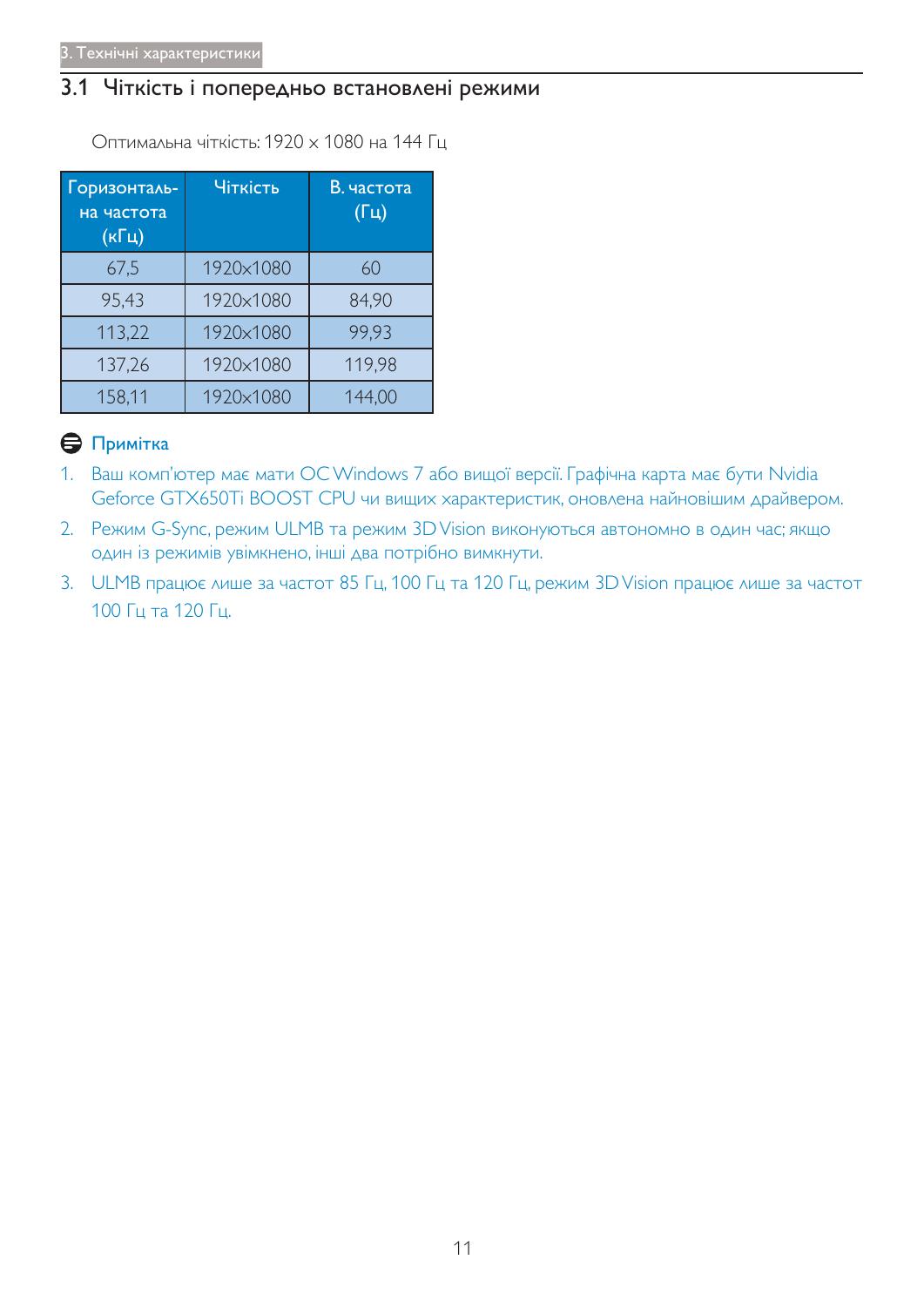# 4. Управління живлення

Якщо Ви маєте сумісну з VESA DPM карту дисплею або ПЗ, інстальоване на ПК, монітор може автоматично зменшувати споживання електроенергії під час бездіяльності. Якщо визначено введення з клавіатури, миші або іншого пристрою введення, монітор автоматично «прокинеться». Наступна таблиця показує споживання електроенергії та повідомляє про цю особливу характеристику енергозбереження:

|                      |                  |                                                                |                                                                     | Визначення управління живленням  |                        |
|----------------------|------------------|----------------------------------------------------------------|---------------------------------------------------------------------|----------------------------------|------------------------|
| Режим<br><b>VESA</b> | Video<br>(Відео) | Син-<br>XDOHI-<br>зація<br>$\overline{10}$<br>гори-<br>зонталі | <b>Син-</b><br>хроні-<br>зація<br>$\overline{10}$<br>верти-<br>калі | Використання<br>ЖИВЛЕННЯ         | Колір світ-<br>лодіода |
| Активний             | <b>YBIMK.</b>    | Так                                                            | Так                                                                 | 36 Вт (тип.),<br>59,6 Вт (макс.) | Білий                  |
| Вимкнено             | OFF<br>ВИМКН).   |                                                                |                                                                     | $0,5$ Вт (тип.)                  | OFF<br>(ВИМКН).        |

Наступне налаштування використовується, щоб вимірювати енергоспоживання монітора.

- Первинна чіткість: 1920  $\times$  1080
- Контраст: 50%
- Яскравість: 300 ніт
- Температура кольору: 6500К з повною матрицею білого

## $\bigoplus$  Примітка

Ці дані можуть змінюватися без попередження.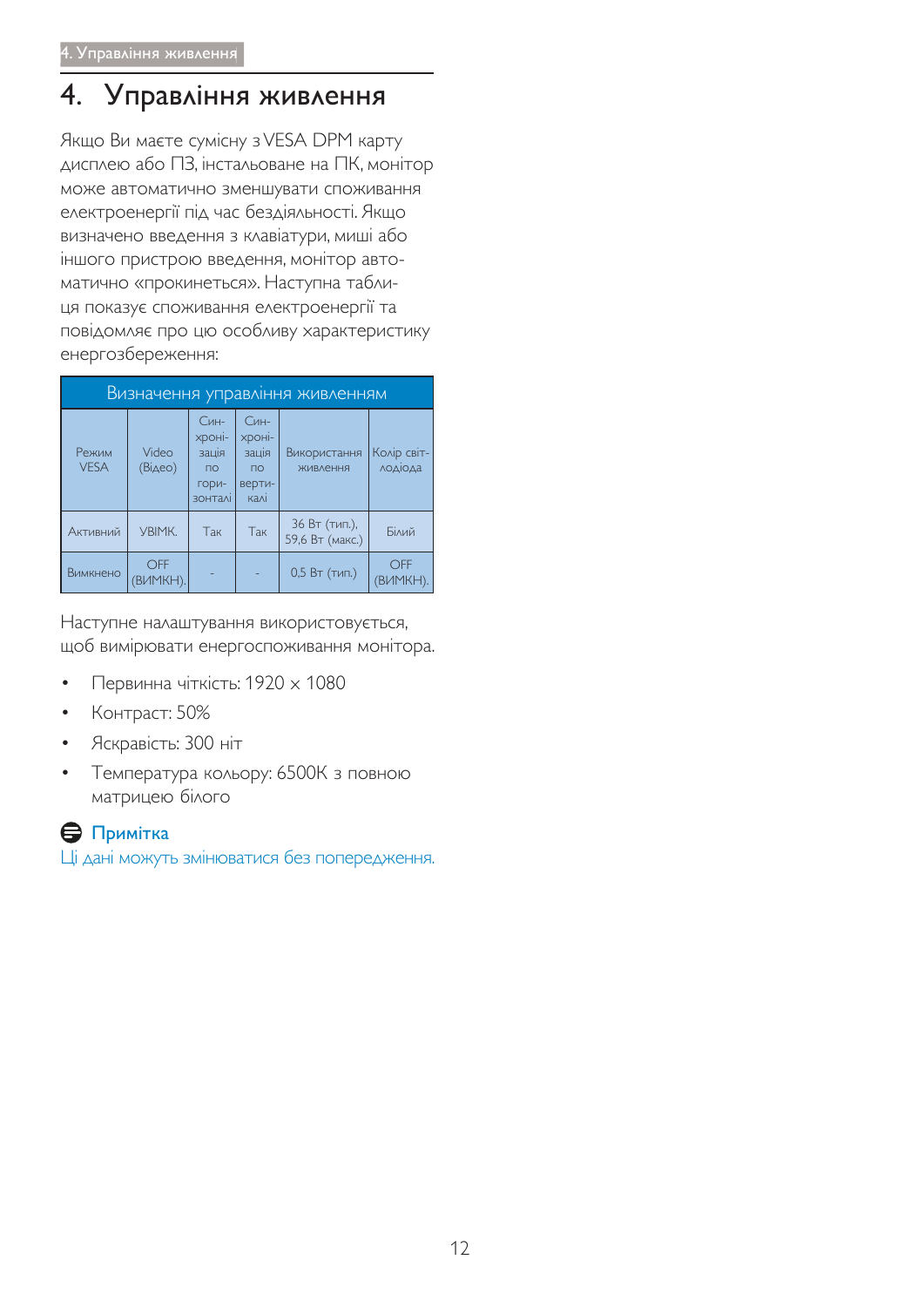#### 5. Інформація про норми

## Lead-free Product



Lead free display promotes environmentally sound recovery and disposal of waste from electrical and electronic equipment. Toxic

substances like Lead has been eliminated and compliance with European community's stringent RoHs directive mandating restrictions on hazardous substances in electrical and electronic equipment have been adhered to in order to make Philips monitors safe to use throughout its life cycle.

## Congratulations!

This product is designed for both you and the planet!



**TCO Development works for** sustainable IT - manufacture. use and recycling of IT products

reflecting environmental, social and economic responsibility.

TCO Certified is a third party verified program, where every product model is tested by an accredited impartial test laboratory.TCO Certified represents one of the toughest certifications for ICT products worldwide.

## Some of the Usability features of TCO **Certified Displays:**

- Visual Ergonomics for image quality is tested to ensure top performance and reduce sight and strain problems. Important parameters are Resolution, Luminance, Contrast, Reflection and Colour characteristics
- Products are tested according to rigorous safety standards at impartial laboratories
- Electric and magnetic fields emissions as low as normal household background levels
- Workload ergonomics to ensure a good physical environment

## Some of the Environmental features of TCO

#### **Certified Displays:**

- Production facilities have an Environmental Management System (EMAS or ISO 14001)
- Low energy consumption to minimize climate impact
- Restrictions on Chlorinated and Brominated flame retardants, plasticizers, plastics and heavy metals such as cadmium, mercury and lead (RoHS compliance)
- Both product and product packaging is prepared for recycling
- The brand owner offers take-back options

## **Corporate Social Responsibility**

The brand owner demonstrates the product is manufactured under working practices that promote good labour relations and working conditions.

The Criteria Document can be downloaded from our web site. The criteria included in this label have been developed by TCO Development in co-operation with scientists, experts, users as well as manufacturers all over the world. Since the end of the 1980s TCO has been involved in influencing the development of IT equipment in a more user and environmentally friendly direction. Our ICT product labeling system began in 1992 and is now requested by users and ICT-manufacturers all over the world

For displays with glossy bezels, the user should consider the placement of the display as the bezel may cause disturbing reflections from surrounding light and bright surfaces.

For more information, please visit: www. tcodevelopment.com



(Only for selective models)

User define mode is used for TCO Certified compliance.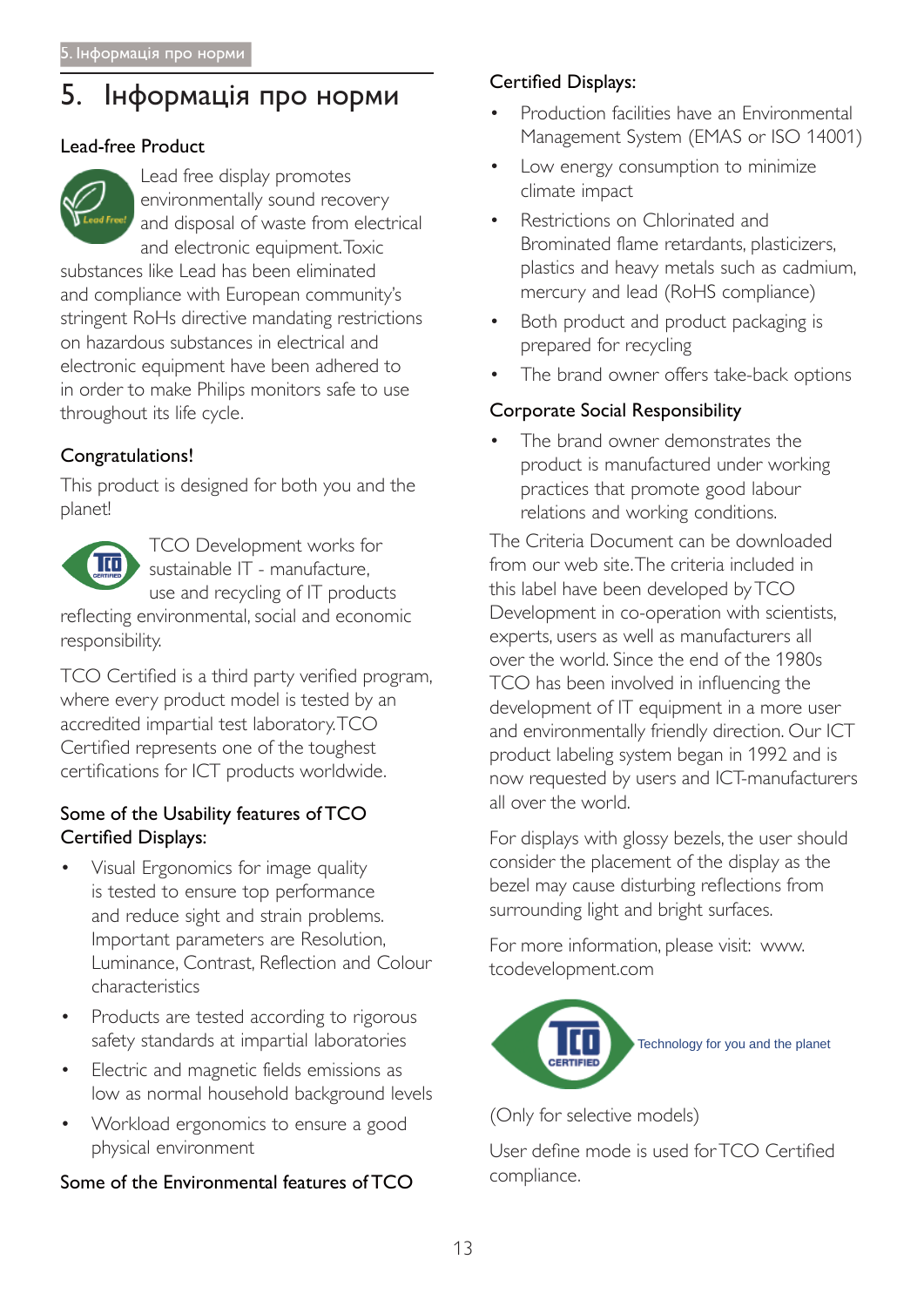#### **EPEAT**

www.epeat.net



The EPEAT (Electronic Product Environmental Assessment Tool) program evaluates computer

desktops, laptops, and monitors based on 51 environmental criteria developed through an extensive stakeholder consensus process supported by US EPA.

EPEAT system helps purchasers in the public and private sectors evaluate, compare and select desktop computers, notebooks and monitors based on their environmental attributes. EPEAT also provides a clear and consistent set of performance criteria for the design of products, and provides an opportunity for manufacturers to secure market recognition for efforts to reduce the environmental impact of its products.

## Benefits of EPEAT

Reduce use of primary materials Reduce use of toxic materials

Avoid the disposal of hazardous waste EPEAT'S requirement that all registered products meet ENERGY STAR's energy efficiency specifications, means that these products will consume less energy throughout their life.

# CE Declaration of Conformity

This product is in conformity with the following standards

- EN60950-1:2006+A11:2009+A1: 2010+A12:2011+A2:2013 (Safety requirement of Information Technology Equipment).
- EN55022:2010(Radio Disturbance requirement of Information Technology Equipment).
- EN55024:2010 (Immunity requirement of Information Technology Equipment).
- EN61000-3-2:2006+A1:2009+A2:2009 (Limits for Harmonic Current Emission).
- EN61000-3-3:2008 (Limitation of Voltage Fluctuation and Flicker) following provisions of directives applicable.
- EN50581:2012 (Technical documentation for the assessment of electrical and electronic products with respect to the restriction of hazardous substances).
- EN50564:2011 (Electrical and electronic household and office equipment — Measurement of low power consumption).
- 2006/95/EC (Low Voltage Directive).
- 2004/108/EC (EMC Directive).
- 2009/125/EC (ErP Directive, EC No. 1275/2008 Implementing Directive for Standby and Off mode power consumption)
- 2011/65/EU (RoHS Directive)

And is produced by a manufacturing organization on ISO9000 level.

- ISO9241-307:2008 (Ergonomic requirement, Analysis and compliance test methods for electronic visual displays).
- GS EK1-2000:2013 (GS mark requirement).
- prEN50279:1998 (Low Frequency Electric and Magnetic fields for Visual Display).
- MPR-II (MPR:1990:8/1990:10 Low Frequency Electric and Magnetic fields).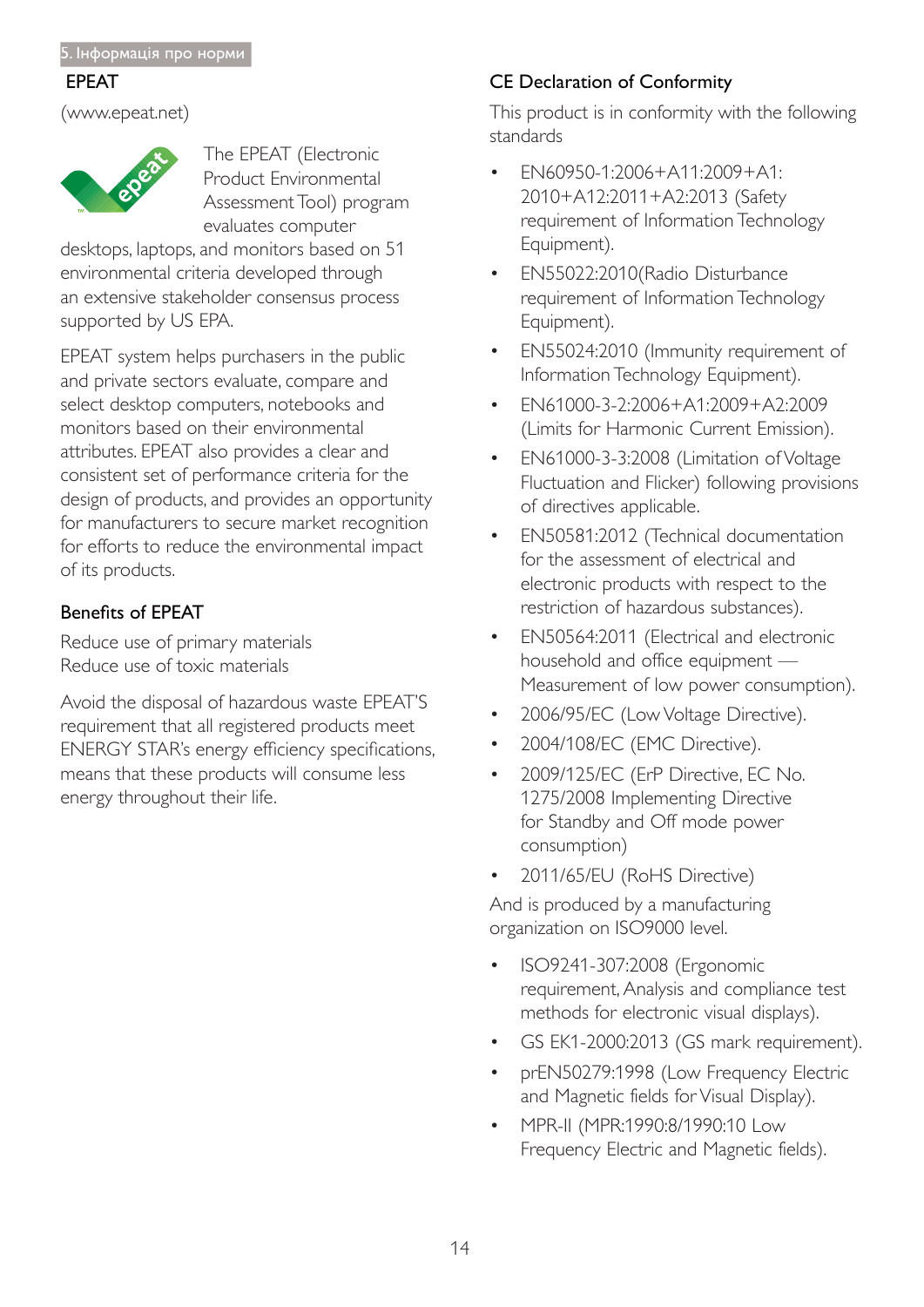#### 5. Інформація про норми

TCO CERTIFIED (Requirement for Environment Labeling of Ergonomics, Energy, Ecology and Emission, TCO: Swedish Confederation of Professional Employees) for TCO versions.

## Energy Star Declaration

(www.energystar.gov)



As an ENERGY STAR® Partner, we have determined that this product meets the ENERGY STAR® guidelines for energy efficiency.

# **e** Note

We recommend you switch off the monitor when it is not in use for a long time.

## Federal Communications Commission (FCC) Notice (U.S. Only)



However, there is no guarantee that interference will not occur in a particular installation. If this equipment does cause harmful interference to radio or television reception, which can be determined by turning the equipment off and on, the user is encouraged to try to correct the interference by one or more of the following measures:

- Reorient or relocate the receiving antenna.
- Increase the separation between the equipment and receiver.
- Connect the equipment into an outlet on a circuit different from that to which the receiver is connected.
- Consult the dealer or an experienced radio/TV technician for help.
- $\bigcirc$  Changes or modifications not expressly approved by the party responsible for compliance could void the user's authority to operate the equipment.

Use only RF shielded cable that was supplied with the monitor when connecting this monitor to a computer device.

To prevent damage which may result in fire or shock hazard, do not expose this appliance to rain or excessive moisture.

THIS CLASS B DIGITAL APPARATUS MEETS ALL REQUIREMENTS OF THE CANADIAN INTERFERENCE-CAUSING EQUIPMENT REGULATIONS.

# FCC Declaration of Conformity

Declaration of Conformity for Products Marked with FCC Logo,

## United States Only



This device complies with Part 15 of the FCC Rules. Operation is subject to the following two conditions: (1) this device may not cause harmful interference, and (2) this device must accept any interference received, including interference that may cause undesired operation.

## Commission Federale de la Communication (FCC Declaration)

Cet équipement a été testé et déclaré conforme auxlimites des appareils numériques de class B, aux termes de l'article 15 Des règles de la FCC. Ces limites sont conçues de façon à fourir une protection raisonnable contre les interférences nuisibles dans le cadre d'une installation résidentielle.

CET appareil produit, utilise et peut émettre des hyperfréquences qui, si l'appareil n'est pas installé et utilisé selon les consignes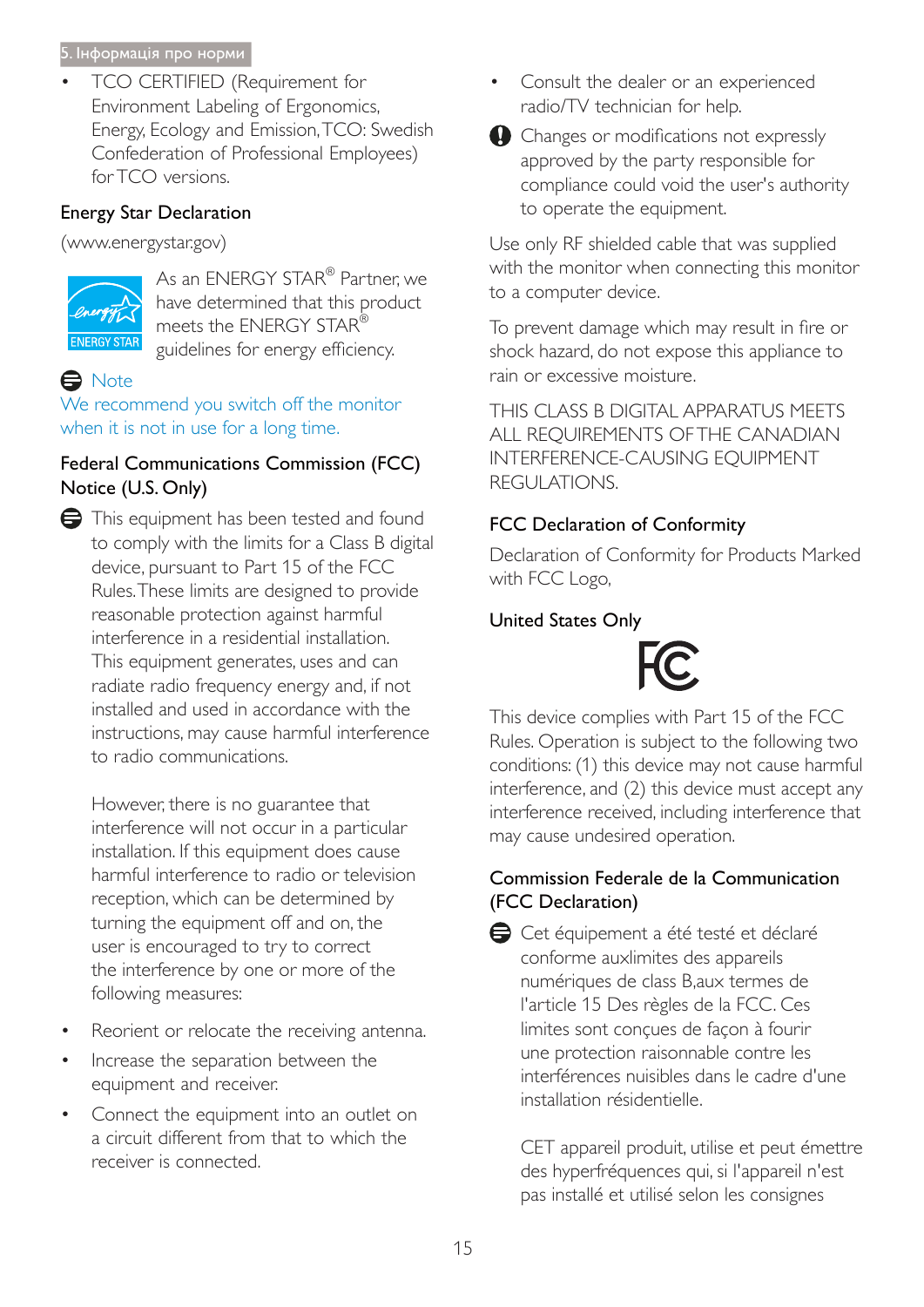#### 5. Інформація про норми

données, peuvent causer des interférences nuisibles aux communications radio. Cependant, rien ne peut garantir l'absence d'interférences dans le cadre d'une installation particulière. Si cet appareil est la cause d'interférences nuisibles pour la réception des signaux de radio ou de télévision, ce qui peut être décelé en fermant l'équipement, puis en le remettant en fonction, l'utilisateur pourrait essayer de corriger la situation en prenant les mesures suivantes:

- Réorienter ou déplacer l'antenne de réception.
- Augmenter la distance entre l'équipement et le récepteur.
- Brancher l'équipement sur un autre circuit que celui utilisé par le récepteur.
- Demander l'aide du marchand ou d'un technicien chevronné en radio/télévision.
- Toutes modifications n'ayant pas reçu l'approbation des services compétents en matière de conformité est susceptible d'interdire à l'utilisateur l'usage du présent équipement.

N'utiliser que des câbles RF armés pour les connections avec des ordinateurs ou périphériques.

CET APPAREIL NUMERIOUE DE LA CLASSE **B RESPECTE TOUTES LES EXIGENCES DU** REGLEMENT SUR LE MATERIEL BROUILLEUR DU CANADA.

# EN 55022 Compliance (Czech Republic Only)

This device belongs to category B devices as described in EN 55022, unless it is specifically stated that it is a Class A device on the specification label. The following applies to devices in Class A of EN 55022 (radius of protection up to 30 meters). The user of the device is obliged to take all steps necessary to remove sources of interference to telecommunication or other devices

Pokud není na typovém štítku počítače uvedeno, že spadá do do třídy A podle EN 55022, spadá automaticky do třídy B podle EN 55022. Pro zařízení zařazená do třídy A (chranné násmo 30m) podle EN 55022 platí následulící. Dolde-li k rušení telekomunikačních nebo jiných zařízení je uživatel povinnen provést taková opatřgní, aby rušení odstranil.

## Polish Center for Testing and Certification Notice

The equipment should draw power from a socket with an attached protection circuit (a three-prong socket). All equipment that works together (computer, monitor, printer, and so on) should have the same power supply source.

The phasing conductor of the room's electrical installation should have a reserve short-circuit protection device in the form of a fuse with a nominal value no larger than 16 amperes (A).

To completely switch off the equipment, the power supply cable must be removed from the power supply socket, which should be located near the equipment and easily accessible.

A protection mark "B" confirms that the equipment is in compliance with the protection usage requirements of standards PN-93/T-42107 and PN-89/F-06251.

#### Wymagania Polskiego Centrum Badań i Certyfikacji

Urządzenie powinno być zasiłane z gniazda z przyłączonym obwodem ochronnym (gniazdo z kołkiem). Współpracujące ze sobą urządzenia (komputer, monitor, drukarka) powinny być zasiłane z tego samego źródła.

Instalacja elektryczna pomieszczenia powinna zawierać w przewodzie fazowym rezerwową ochronę<br>przed zwarciami, w postaci bezpiecznika o wartości znamionowej nie większej niż 16A (amperów). .<br>W celu całkowitego wyłączenia urządzenia z sieci zasilania, należy wyjąć wtyczkę kabla<br>zasilającego z gniazdka, które powinno znajdować się w pobliżu urządzenia i być łatwo dostępne. Znak bezpieczeństwa "B" potwierdza zgodność urządzenia z wymaganiami bezpieczeństwa użytkowania zawartymi w PN-93/T-42107 i PN-89/E-06251.

#### Pozostałe instrukcje bezpieczeństwa

- Nie należy używać wtyczek adapterowych lub usuwać kołka obwodu ochronnego z wtyczki.<br>Jeżeli konieczne jest użycie przedłużacza to należy użyć przedłużacza 3-żyłowego z<br>prawidłowo połączonym przewodem ochronnym.
- $\,$ System komputerowy należy zabezpieczyć przed nagłymi, chwilowymi wzrokami napięcia, używając eliminatora przepięć, urządzenia dopasowującego lubezzakł<br><br/>óceniowego źródła zasilania. tami lub spadvymi wzrost<br>ującego lub
- Należy upewnić się, aby nic nie leżało na kabłach systemu komputerowego, oraz aby kabłe nie<br>były umieszczone w miejscu, gdzie można byłoby na nie nadeptywać lub potykać się o nie.
- Nie należy rozlewać napojów ani innych płynów na system komputerowy.
- 
- Nie należy wpychać zadnych mu umycu prynow na zystem Komputerowy.<br>Nie należy wpychać żadnych przedmiotów do stworów systemu komputerowego, gdyż może to spowodować pożar lub porażenie prądem, poprzez zwarcie elementów wewn rów pod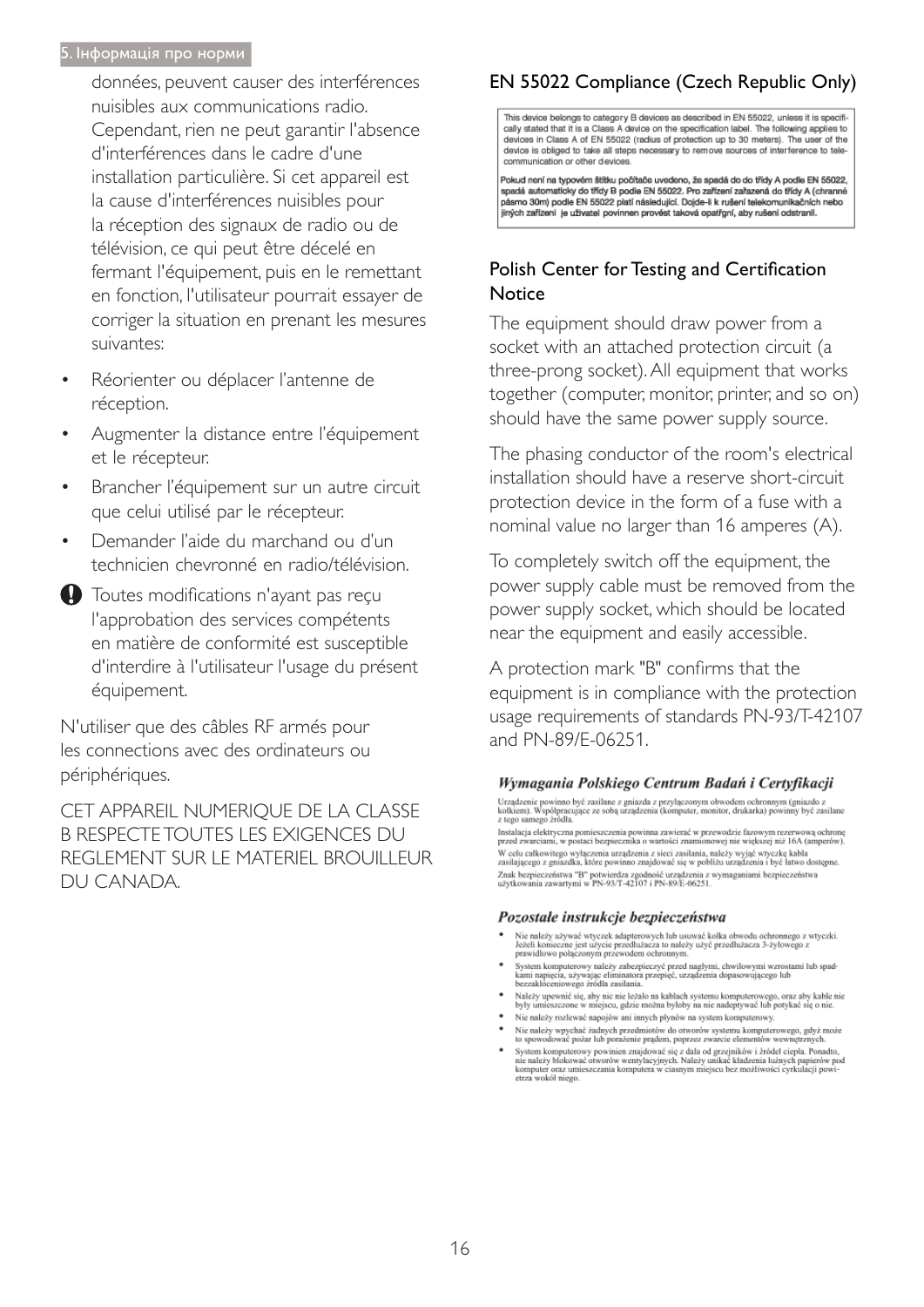#### North Europe (Nordic Countries) Information

Placering/Ventilation

#### **VARNING:**

FÖRSÄKRA DIG OM ATT HUVUDBRYTARE OCH UTTAG ÄR LÄTÅTKOMLIGA. NÄR DU STÄLLER DIN UTRUSTNING PÅPLATS.

## Placering/Ventilation

#### **ADVARSEL:**

SØRG VED PLACERINGEN FOR. AT NETLEDNINGENS STIK OG STIKKONTAKT **ER NEMTTILGÆNGELIGE.** 

## Paikka/Ilmankierto

#### **VAROITUS:**

SIJOITA LAITE SITEN, ETTÄ VERKKOJOHTO VOIDAAN TARVITTAESSA HELPOSTI **IRROTTAA PISTORASIASTA.** 

## Plassering/Ventilasjon

## **ADVARSEL:**

NÅR DETTE UTSTYRET PLASSERES, MÅ DU PASSE PÅ AT KONTAKTENE FOR |STØMTILFØRSEL ER LETTE Å NÅ.

## Ergonomie Hinweis (nur Deutschland)

Der von uns gelieferte Farbmonitor entspricht den in der "Verordnung über den Schutz vor Schäden durch Röntgenstrahlen" festgelegten Vorschriften

Auf der Rückwand des Gerätes befindet sich ein Aufkleber, der auf die Unbedenklichkeit der Inbetriebnahme hinweist, da die Vorschriften über die Bauart von Störstrahlern nach Anlage III ¤ 5 Abs. 4 der Röntgenverordnung erfüllt sind.

Damit Ihr Monitor immer den in der Zulassung geforderten Werten entspricht, ist darauf zu achten, daß

- 1. Reparaturen nur durch Fachpersonal durchgeführt werden.
- 2. nur original-Ersatzteile verwendet werden.
- 3. bei Ersatz der Bildröhre nur eine bauartgleiche eingebaut wird.

Aus ergonomischen Gründen wird empfohlen, die Grundfarben Blau und Rot nicht auf dunklem Untergrund zu verwenden (schlechte Lesbarkeit und erhöhte Augenbelastung bei zu geringem Zeichenkontrast wären die Folge). Der arbeitsplatzbezogene Schalldruckpegel nach DIN 45 635 beträgt 70dB (A) oder weniger.

ACHTUNG: BEIM AUFSTELLEN DIESES GERÄTES DARAUF ACHTEN. DAB NETZSTECKER UND NETZKABELANSCHLUB LEICHT ZUGÄNGLICH SIND.

## **Restriction on Hazardous Substances** statement (India)

This product complies with the "India E-waste" Rule 2011" and prohibits use of lead, mercury, hexavalent chromium, polybrominated biphenyls or polybrominated diphenyl ethers in concentrations exceeding 0.1 weight % and 0.01 weight % for cadmium, except for the exemptions set in Schedule 2 of the Rule.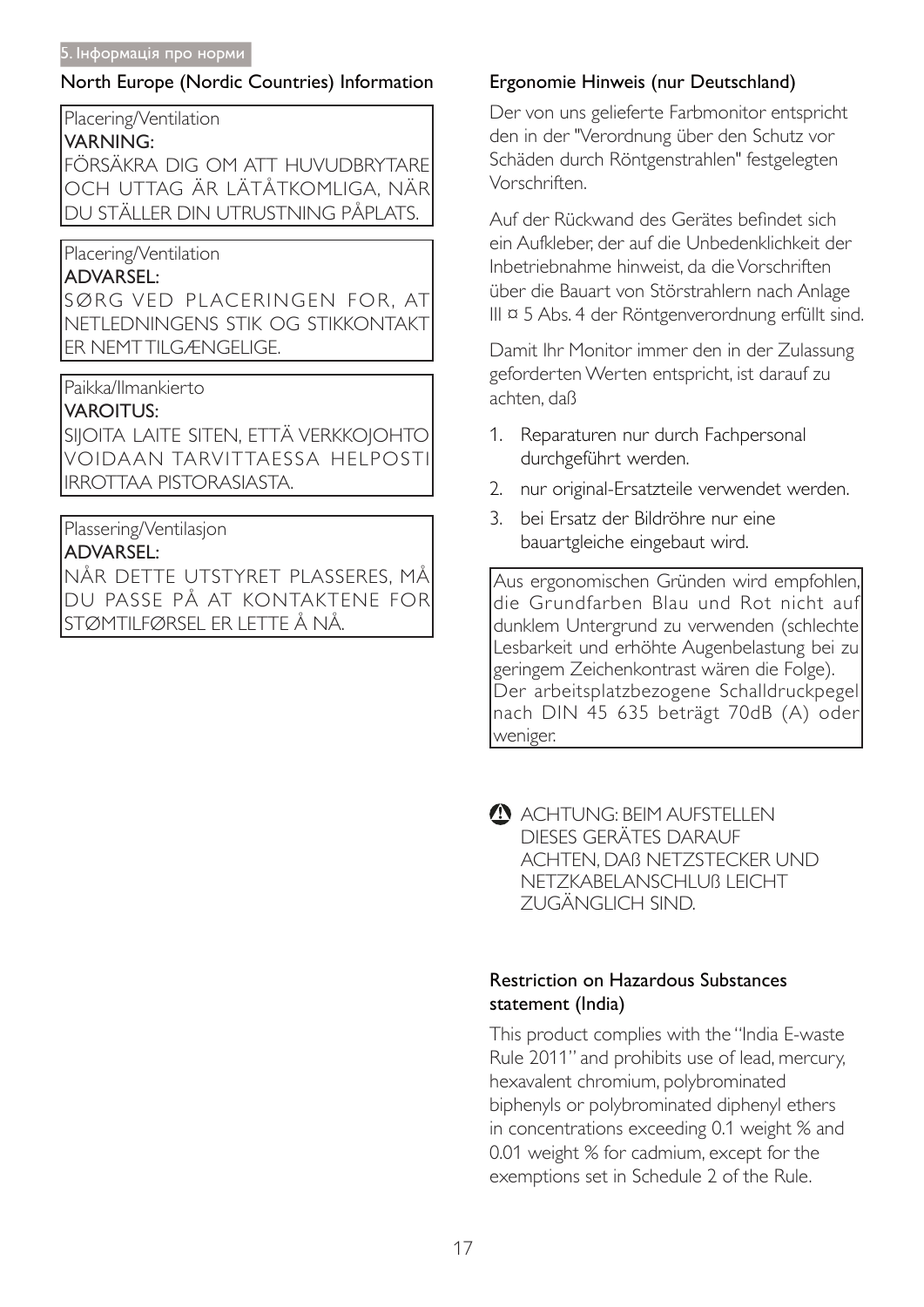#### 5. Інформація про норми

#### E-Waste Declaration for India



This symbol on the product or on its packaging indicates that this product must not be disposed of with your other household waste. Instead it is your responsibility to dispose of your waste equipment by handing it over to a designated collection point for the recycling of waste electrical and electronic equipment . The separate collection and recycling of your waste equipment at the time of disposal will help to conserve natural resources and ensure that it is recycled in a manner that protects human health and the environment. For more information about where you can drop off your waste equipment for recycling in India please visit the below web link.

http://www.india.philips.com/about/sustainability/ recycling/index.page.

#### $China$   $Ro$ HS

The People's Republic of China released a regulation called "Management Methods for Controlling Pollution by Electronic Information Products" or commonly referred to as China RoHS. All products including CRT and Monitor which are produced and sold for China market have to meet China RoHS request.

#### 中国大陆RoHS

根据中国大陆《电子信息产品污染控制管理办法》(也称为中国大陆RoHS), 以下部分列出了本产品中可能包含的有毒有害物质或元素的名称和含量

本表适用之产品

显示器(液晶及CRT)

有毒有害物质或元素

| 部件名称                                                                                                                               | 有毒有害物质或元素 |           |           |                                                                                |               |                 |
|------------------------------------------------------------------------------------------------------------------------------------|-----------|-----------|-----------|--------------------------------------------------------------------------------|---------------|-----------------|
|                                                                                                                                    | 铅<br>(Pb) | 汞<br>(Hg) | 镉<br>(Cd) | 六价铬<br>$(Cr6+)$                                                                | 多溴联苯<br>(PBB) | 多溴二苯醚<br>(PBDE) |
| 外壳                                                                                                                                 | ∩         | ∩         | Ω         | O                                                                              | Ω             | O               |
| CRT显示屏                                                                                                                             | ×         | O         | O         | Ο                                                                              | O             | Ο               |
| 液晶显示屏/灯管                                                                                                                           | $\times$  | O         | O         | O                                                                              | Ω             | O               |
| 电路板组件*                                                                                                                             | ×         | O         | O         | O                                                                              | O             | O               |
| 电源适配器                                                                                                                              | ×         | O         | O         | O                                                                              | O             | О               |
| 电源线/连接线                                                                                                                            | $\times$  | ∩         | ∩         | O                                                                              | ∩             | O               |
| *: 电路板组件包括印刷电路板及其构成的零部件,如电阻、电容、集成电路、连接器等<br>○:表示该有毒有害物质在该部件所有均质材料中的含量均在<br>×:表示该有毒有害物质至少在该部件的某一均质材料中的含量超出<br>符合欧盟RoHS法规要求(属于豁免的部分) |           |           |           | 《电子信息产品中有毒有害物质的限量要求标准》规定的限量要求以下<br>《电子信息产品中有毒有害物质的限量要求标准》规定的限量要求;但是上表中打"×"的部件, |               |                 |

# 环保使用期限

此标识指期限(十年), 电子信息产品中含有的有 毒有害物质或元素在正常使用的条件下不会发生 外泄或突变, 电子信息产品用户使用该电子信息 产品不会对环境造成严重污染或对其人身、 财 产造成严重损害的期限.

#### 中国能源效率标识

根据中国大陆《能源效率标识管理办法》本显示器符合以下要求:

| 能源效率(cd/W)   > 1.05 |               |
|---------------------|---------------|
| 能双寺级                |               |
| 能效标准                | GB 21520-2008 |

#### 详细有关信息请查阅中国能效标识网: http://www.energylabel.gov.cn/

《废弃电器电子产品回收处理管理条例》提示性 说明

为了更好地关爱及保护地球, 当用户不再需要此产 品或产品寿命终止时, 请遵守国家废弃电器电子产 品回收处理相关法律法规, 将其交给当地具有国家 认可的回收处理资质的厂商进行回收处理。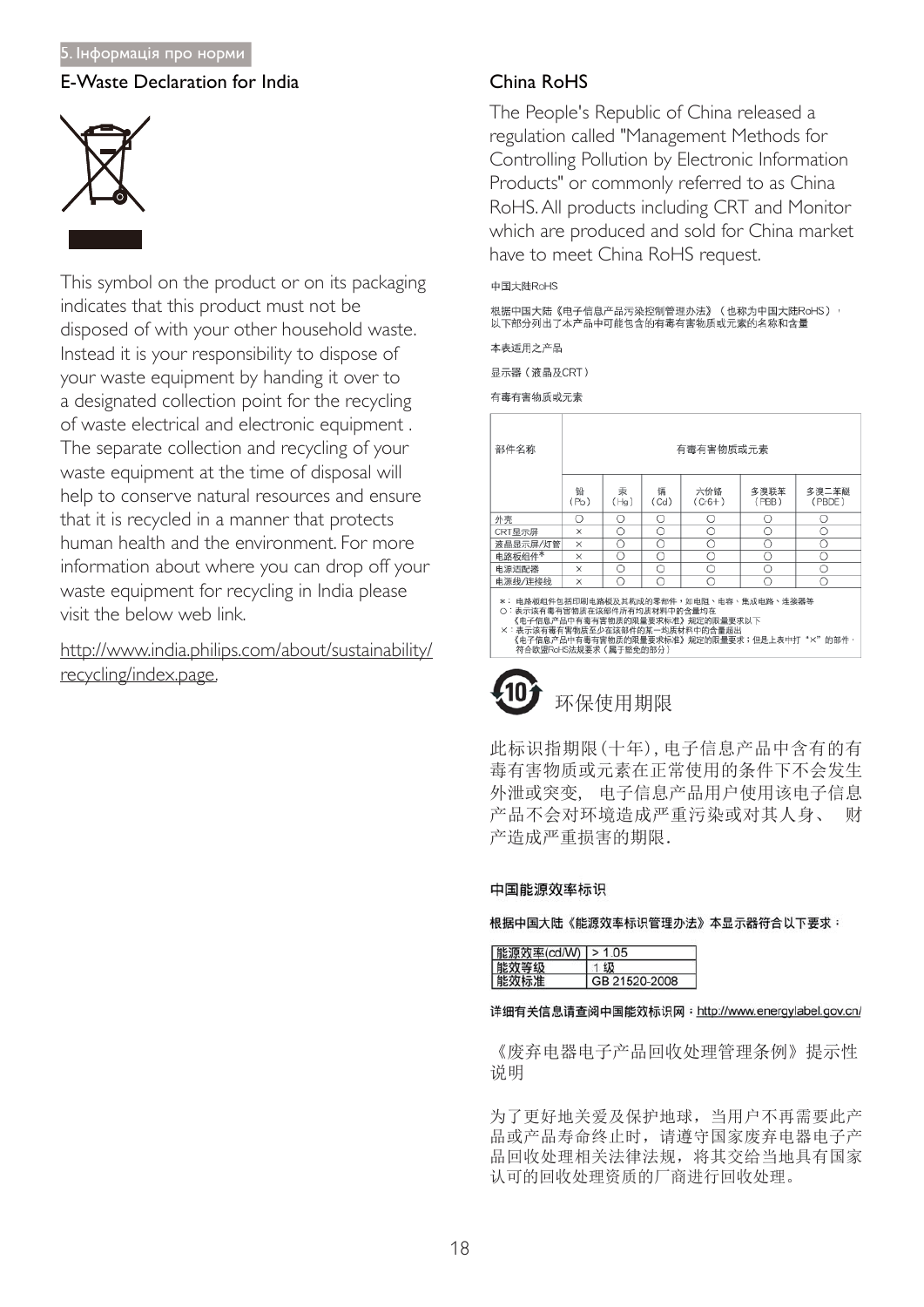### EU Energy Label



The European Energy Label informs you on the energy efficiency class of this product. The greener the energy efficiency class of this product is the lower the energy it consumes. On the label, you can find the energy efficiency class, the average power consumption of this product in use and the average energy consumption for 1 year.

## **e** Note

The EU Energy Label will be ONLY applied on the models bundling with HDMI and TV tuners.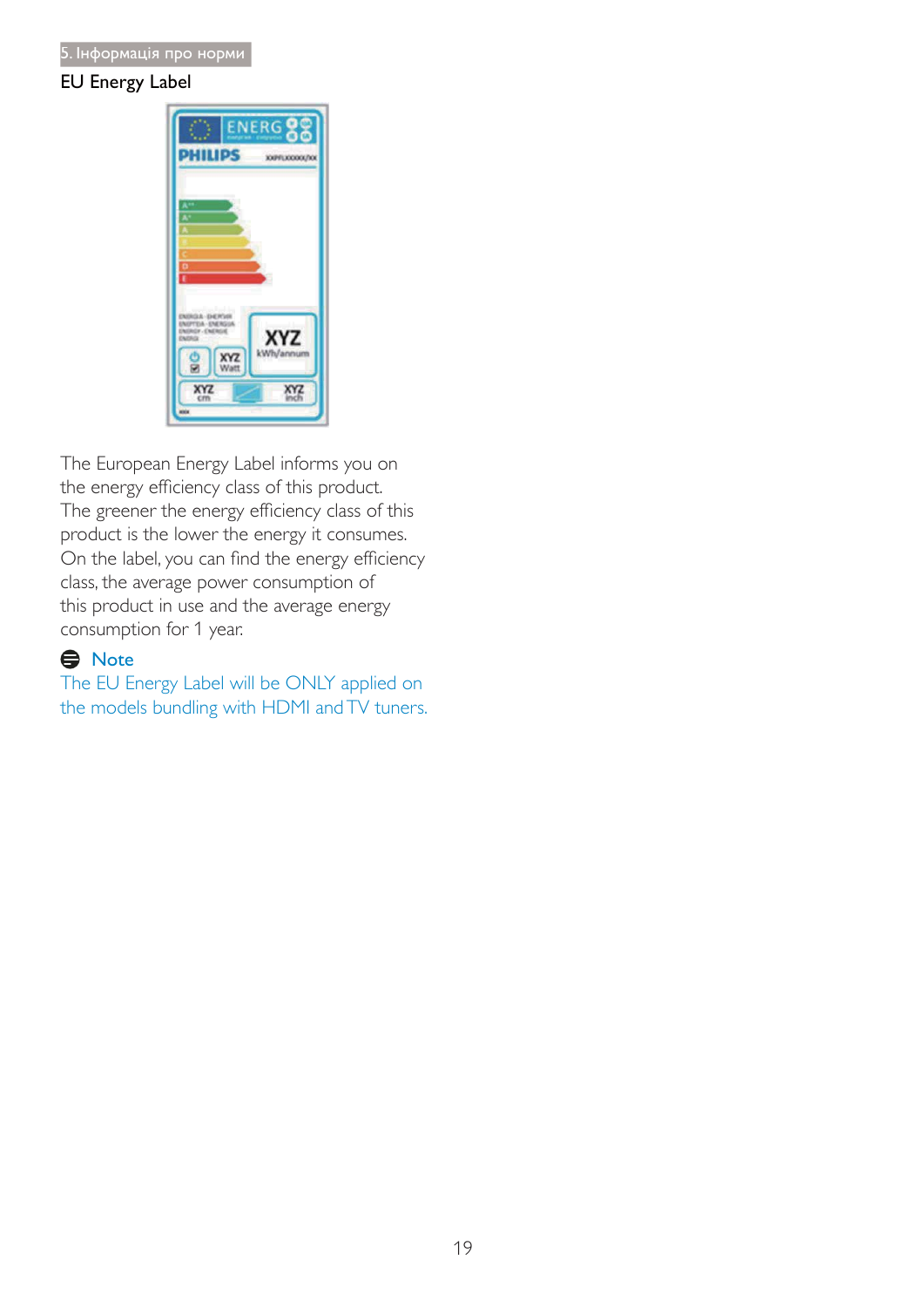# 6. Технічна підтримка та гарантійне обслуговування

# 6.1 Заява щодо кількості дефектів пікселів пласкопанельних моніторів Philips

Компанія Philips бореться за найвищу якість своїх виробів. Ми застосовуємо найновіші технології та суворо стежимо за якістю виробів. Проте ча-СОМ НЕ ВДАЄТЬСЯ УНИКНУТИ ДЕФЕКТІВ ПІКСЕЛІВ АБО під-пікселів ТFT РК-панелей, які використовуються в пласкопанельних моніторах. Жоден виробник не може гарантувати відсутність дефектів пікселів на всіх панелях. Проте Philips гарантує: будь-який монітор із неприпустимою кількістю дефектів буде полагоджено або замінено згідно гарантії. Ця примітка розповідає про різні типи дефектів пікселів та визначає припустиму кількість дефектів кожного типу. Щоб мати право на заміну або ремонт згідно гарантії, кількість дефектів пікселів на панелі монітору ТFT мусить перевищувати ці припустимі рівні. Наприклад, не більше 0,0004 % під-пікселів на моніторі можуть мати дефекти. Крім цього, Philips встановлює вищі стандарти для певних типів або комбінацій різних дефектів, які помітніші за інші. Таку політику наша компанія провадить у всьому світі.



## Пікселі та підпікселі

Піксель - або елемент зображення - складаєть-СЯ З ТРЬОХ ПІД-ПІКСЕЛІВ ОСНОВНИХ КОЛЬОРІВ: ЧЕРВОного, зеленого та синього. Багато пікселів разом складаються в зображення. Коли всі під-пікселі пікселя підсвічені, три кольорові під-пікселі разом виглядають як один білий піксель. Коли всі пікселі темні, три кольорові під-пікселі разом виглядають як один чорний піксель. Інші комбінації ПІДСВІЧЕНИХ І ТЕМНИХ ПІД-ПІКСЕЛІВ ВИГЛЯДАЮТЬ ЯК пікселі інших кольорів.

## Типи дефектів пікселів

Дефекти пікселів та під-пікселів по-різному виглядають на екрані. Існує дві категорії дефектів пікселів та декілька типів дефектів під-пікселів у кожній категорії.

## Дефекти яскравих точок

Дефекти яскравих точок виглядає як пікселі або під-пікселі, які весь час світяться або «увімкнені». Яскрава точка - це під-піксель, який помітний на екрані, коли показано темне зображення. Існують різні типи дефекти CBITAUX TOYOK.



Один підсвічений червоний, зелений або синій під-піксель.



Два сусідні під-пікселі підсвічені:

- Червоний + синій = фіолетовий
- Червоний + зелений = жовтий
- Зелений + синій = лазурний (блакитний)



Три сумісні підсвічені під-пікселя (один білий піксель).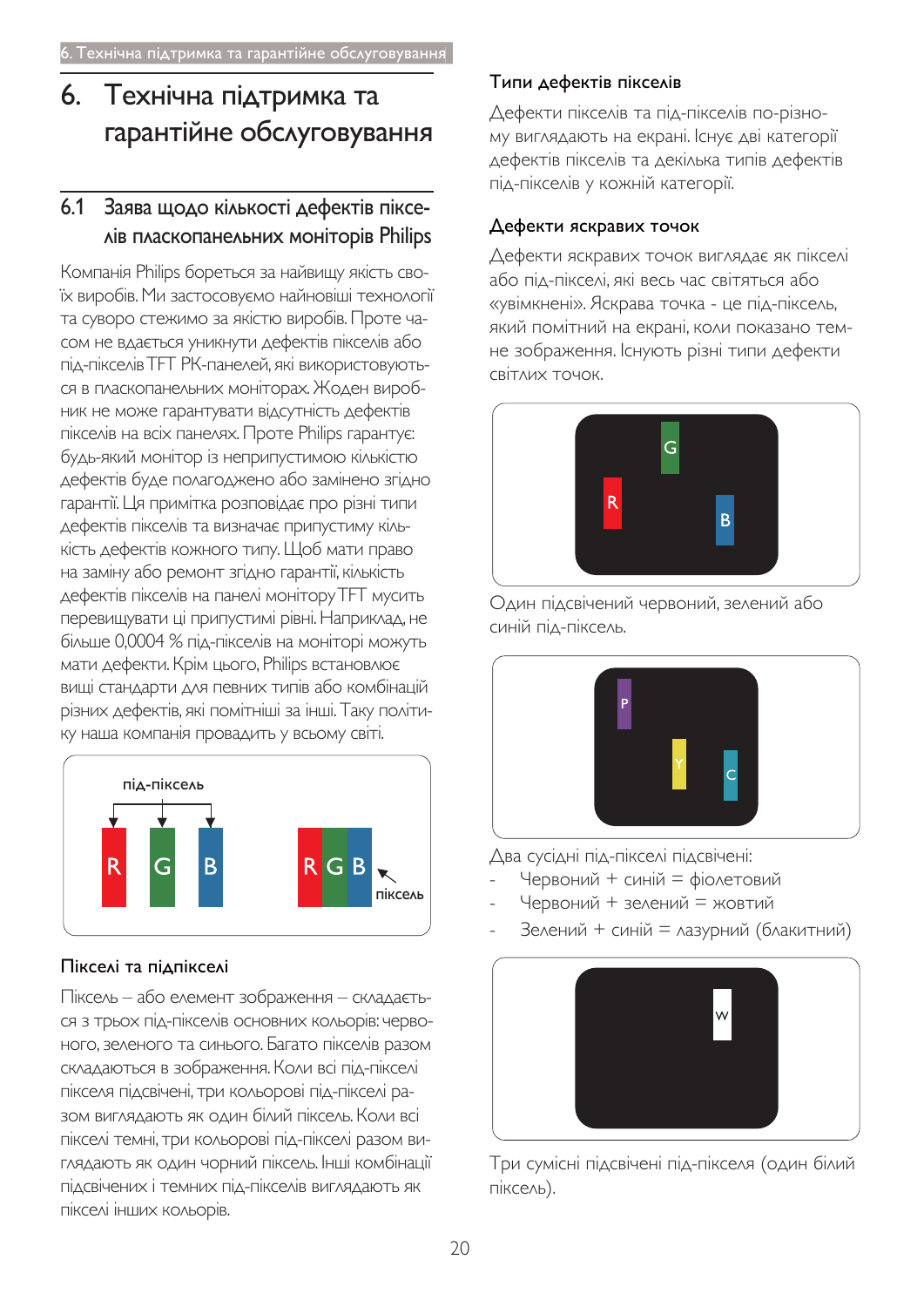#### $\bigoplus$  Примітка

Червона або синя яскрава точка мусить бути на 50 % світлішою за сусідні, а зелена – на 30 % яскравішою за сусідні точки.

#### Дефекти чорних точок

Дефект чорних точок виглядає як пікселі або під-пікселі, які завжди темні або «вимкнені». Темна точка – це під-піксель, який виділя- $^6$ сться на екрані, коли монітор показує світле зображення. Існують різні типи дефекти ЧОРНИХ ТОЧОК.



#### Відстань між дефектами пікселів

Через те, що помітніші ті дефекти пікселів та під-пікселів одного типу, які розташовані близько один від одного, Philips визначив припустиму відстань між дефектами пікселів.



#### Припустимі дефекти пікселів

∆ля заміни або ремонту монітору за гарантією через дефекти пікселів протягом гарантійного періоду, кількість дефектів пікселів на панелі монітора TFT Philips мусить перевищити припустиму кількість, вказану в наступних таблицях.

| ДЕФЕКТИ ЯСКРАВИХ ТОЧОК                                | <b>ПРИПУСТИМИЙ РІВЕНЬ</b> |
|-------------------------------------------------------|---------------------------|
| 1 підсвічений під-піксель                             |                           |
| 2 сусідні підсвічені під-пікселі                      |                           |
| 3 сусідні підсвічені під-пікселі (один білий піксель) |                           |
| Відстань між двома дефектами яскравих точок*          | >15 <sub>MM</sub>         |
| Загальна кількість дефектів яскравих точок всіх точок |                           |
| ДЕФЕКТИ ЧОРНИХ ТОЧОК                                  | ПРИПУСТИМИЙ РІВЕНЬ        |
|                                                       |                           |
| 1 темний під-піксель                                  | 5 або менше               |
| 2 сусідніх темних під-пікселя                         | 2 або менше               |
| 3 сусідніх темних під-пікселя                         |                           |
| Відстань між двома дефектами чорних точок*            | >15 <sub>MM</sub>         |
| Загальна кількість дефектів чорних точок всіх типів   | 5 або менше               |
| <b>ВСЬОГО ДЕФЕКТІВ ТОЧОК</b>                          | ПРИПУСТИМИЙ РІВЕНЬ        |

## $\bigoplus$  Примітка

- $1.$  1 або 2 сусідні дефекти під-пікселів $=$ 1 дефект точки
- 2. Цей монітор сумісний за ISO9241-307 (ISO9241-307: Вимоги до ергономіки, аналіз та методи Перевірки сумісності для електронних візуальних дисплеїв)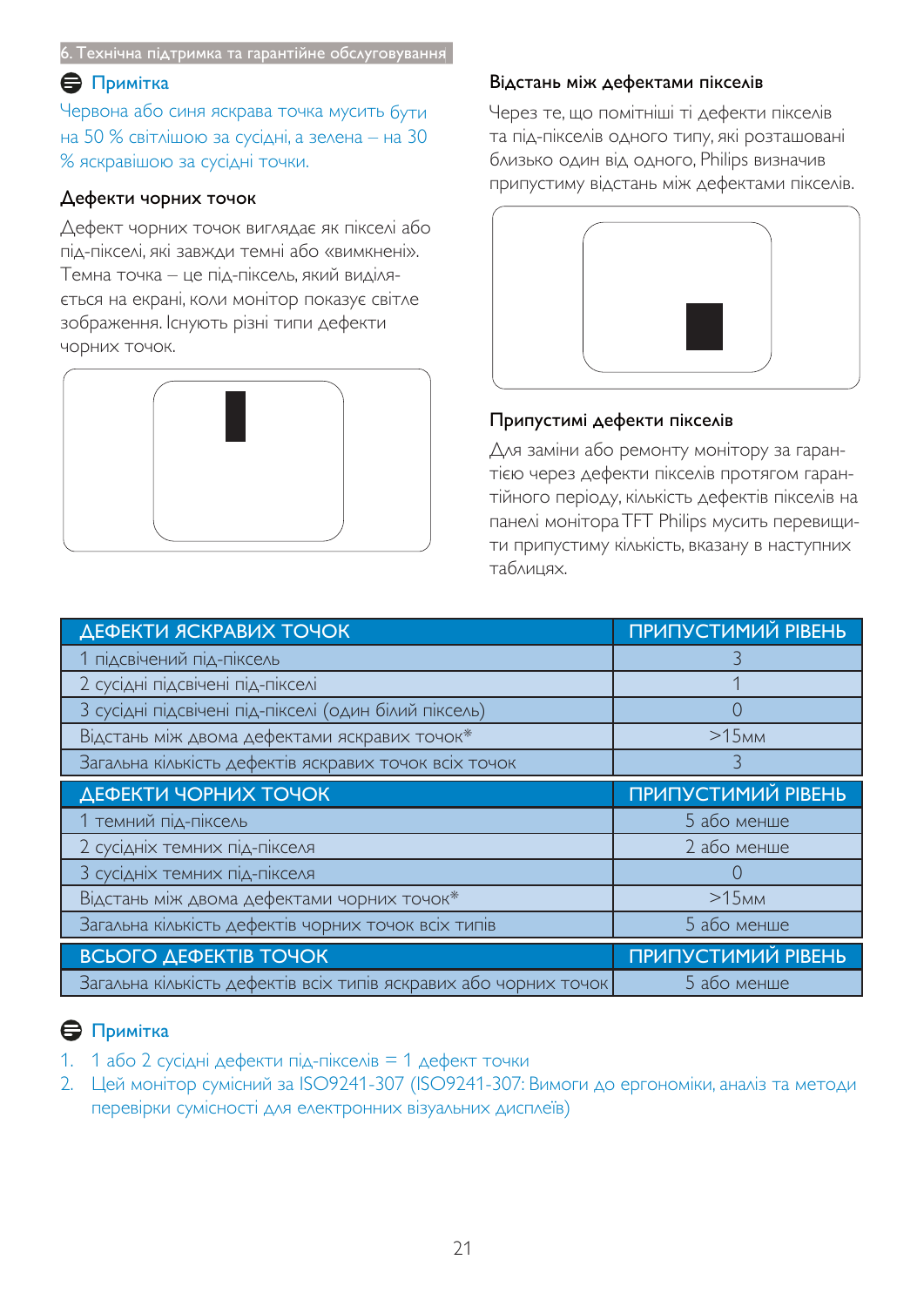# 6.2 Технічна підтримка та гарантійне обслуговування

Щоб отримати детальнішу інформацію про гарантію та додаткову підтримку для цього регіону, відвідайте сайт www.philips.com/support . Також можна звернутися до місцевого центру підтримки клієнтів Philips за нижчеподаним номером:

| Країна         | <b>CSP</b>  | Номер гарячої лінії | Ціна              | Години роботи          |
|----------------|-------------|---------------------|-------------------|------------------------|
| Austria        | <b>RTS</b>  | +43 0810 000206     | $\in 0.07$        | Mon to Fri: 9am - 6pm  |
| Belgium        | Ecare       | +32 078 250851      | $\in 0.06$        | Mon to Fri: 9am - 6pm  |
| Cyprus         | Alman       | $+800$ 92 256       | Free of charge    | Mon to Fri: 9am - 6pm  |
| Denmark        | Infocare    | +45 3525 8761       | Local call tariff | Mon to Fri: 9am - 6pm  |
| Finland        | Infocare    | +358 09 2290 1908   | Local call tariff | Mon to Fri: 9am - 6pm  |
| France         | Mainteg     | +33 082161 1658     | € 0,09            | Mon to Fri: 9am - 6pm  |
| Germany        | <b>RTS</b>  | +49 01803 386 853   | $\in 0.09$        | Mon to Fri: 9am - 6pm  |
| Greece         | Alman       | +30 00800 3122 1223 | Free of charge    | Mon to Fri: 9am - 6pm  |
| Ireland        | Celestica   | +353 01 601 1161    | Local call tariff | Mon to Fri: 8am - 5pm  |
| Italy          | Anovo Italy | +39 840 320 041     | $\epsilon$ 0,08   | Mon to Fri: 9am - 6pm  |
| Luxembourg     | Ecare       | +352 26 84 30 00    | Local call tariff | Mon to Fri: 9am - 6pm  |
| Netherlands    | Ecare       | +31 0900 0400 063   | € 0,10            | Mon to Fri: 9am - 6pm  |
| Norway         | Infocare    | +47 2270 8250       | Local call tariff | Mon to Fri: 9am - 6pm  |
| Poland         | <b>MSI</b>  | +48 0223491505      | Local call tariff | Mon to Fri: 9am - 6pm  |
| Portugal       | Mainteg     | +800 780 902        | Free of charge    | Mon to Fri: 8am - 5pm  |
| Spain          | Mainteq     | +34 902 888 785     | $\in 0,10$        | Mon to Fri: 9am - 6pm  |
| Sweden         | Infocare    | +46 08 632 0016     | Local call tariff | Mon to Fri: 9am - 6pm  |
| Switzerland    | ANOVO CH    | +41 02 2310 2116    | Local call tariff | Mon to Fri : 9am - 6pm |
| United Kingdom | Celestica   | +44 0207 949 0069   | Local call tariff | Mon to Fri: 8am - 5pm  |

## Контактна інформація для ЗАХІДНОЇ ЄВРОПИ: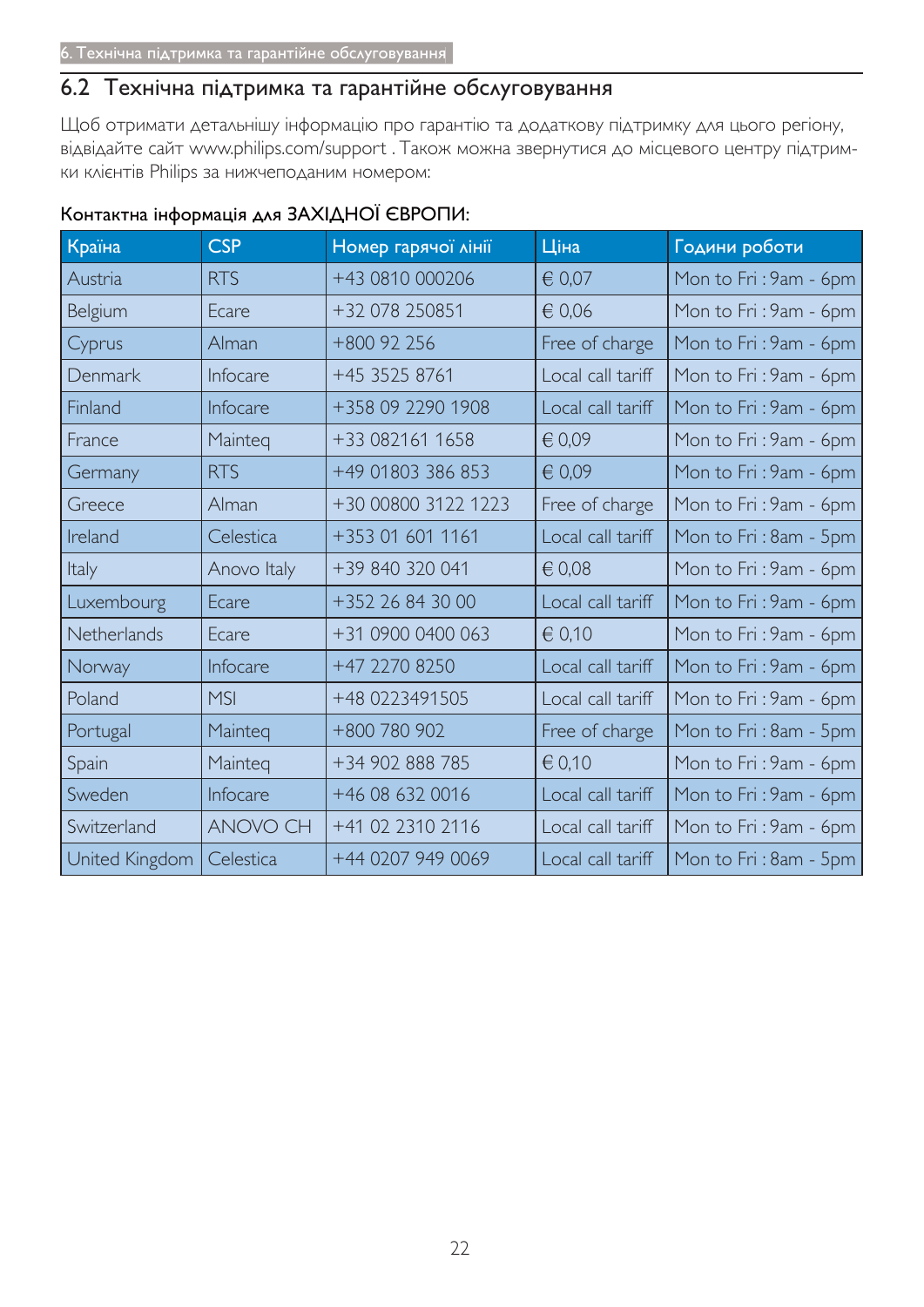# Контактна інформація для ЦЕНТРАЛЬНОЇ ТА СХІДНОЇ ЄВРОПИ:

| Країна                  | Гаряча лінія | <b>CSP</b>             | Номер центру підтримки клієнтів                                 |  |
|-------------------------|--------------|------------------------|-----------------------------------------------------------------|--|
| <b>Belarus</b>          | N/A          | <b>IBA</b>             | +375 17 217 3386<br>+375 17 217 3389                            |  |
| <b>Bulgaria</b>         | N/A          | <b>LAN Service</b>     | +359 2 960 2360                                                 |  |
| Croatia                 | N/A          | MR Service Ltd         | +385 (01) 640 1111                                              |  |
| Czech Rep.              | N/A          | Asupport               | +420 272 188 300                                                |  |
| Estonia                 | N/A          | <b>FUJITSU</b>         | +372 6519900(General)<br>+372 6519972(workshop)                 |  |
| Georgia                 | N/A          | Esabi                  | +995 322 91 34 71                                               |  |
| Hungary                 | N/A          | Profi Service          | +36 1 814 8080(General)<br>+36 1814 8565 (For AOC&Philips only) |  |
| Kazakhstan              | N/A          | Classic Service I.I.c. | +7 727 3097515                                                  |  |
| Latvia                  | N/A          | ServiceNet LV          | +371 67460399<br>+371 27260399                                  |  |
| Lithuania               | N/A          | <b>UAB Servicenet</b>  | +370 37 400160(general)<br>+370 7400088 (for Philips)           |  |
| Macedonia               | N/A          | <b>AMC</b>             | +389 2 3125097                                                  |  |
| Moldova                 | N/A          | Comel                  | +37322224035                                                    |  |
| Romania                 | N/A          | Skin                   | +40 21 2101969                                                  |  |
| Russia                  | N/A          | <b>CPS</b>             | +7 (495) 645 6746                                               |  |
| Serbia&Montenegro       | N/A          | Kim Tec d.o.o.         | +381 11 20 70 684                                               |  |
| Slovakia                | N/A          | Datalan Service        | +421 2 49207155                                                 |  |
| Slovenia                | N/A          | PC H.and               | +386 1 530 08 24                                                |  |
| the republic of Belarus | N/A          | ServiceBy              | +375 17 284 0203                                                |  |
| Turkey                  | N/A          | Tecpro                 | +90 212 444 4 832                                               |  |
|                         | N/A          | Topaz                  | +38044 525 64 95                                                |  |
| Ukraine                 | N/A          | Comel                  | +380 5627444225                                                 |  |

## Контактна інформація для Китаю:

| Країна | <u> Паряча лінія </u> | Номер центру підтримки клієнтів |
|--------|-----------------------|---------------------------------|
| China  | <b>PCCW Limited</b>   | 4008 800 008                    |

# Контактна інформація для ПІВНІЧНОЇ АМЕРИКИ:

| Країна | Гаряча лінія | Номер центру підтримки клієнтів |
|--------|--------------|---------------------------------|
| U.S.A. | EPI-e-center | $(877)$ 835-1838                |
| Canada | EPI-e-center | $(800)$ 479-6696                |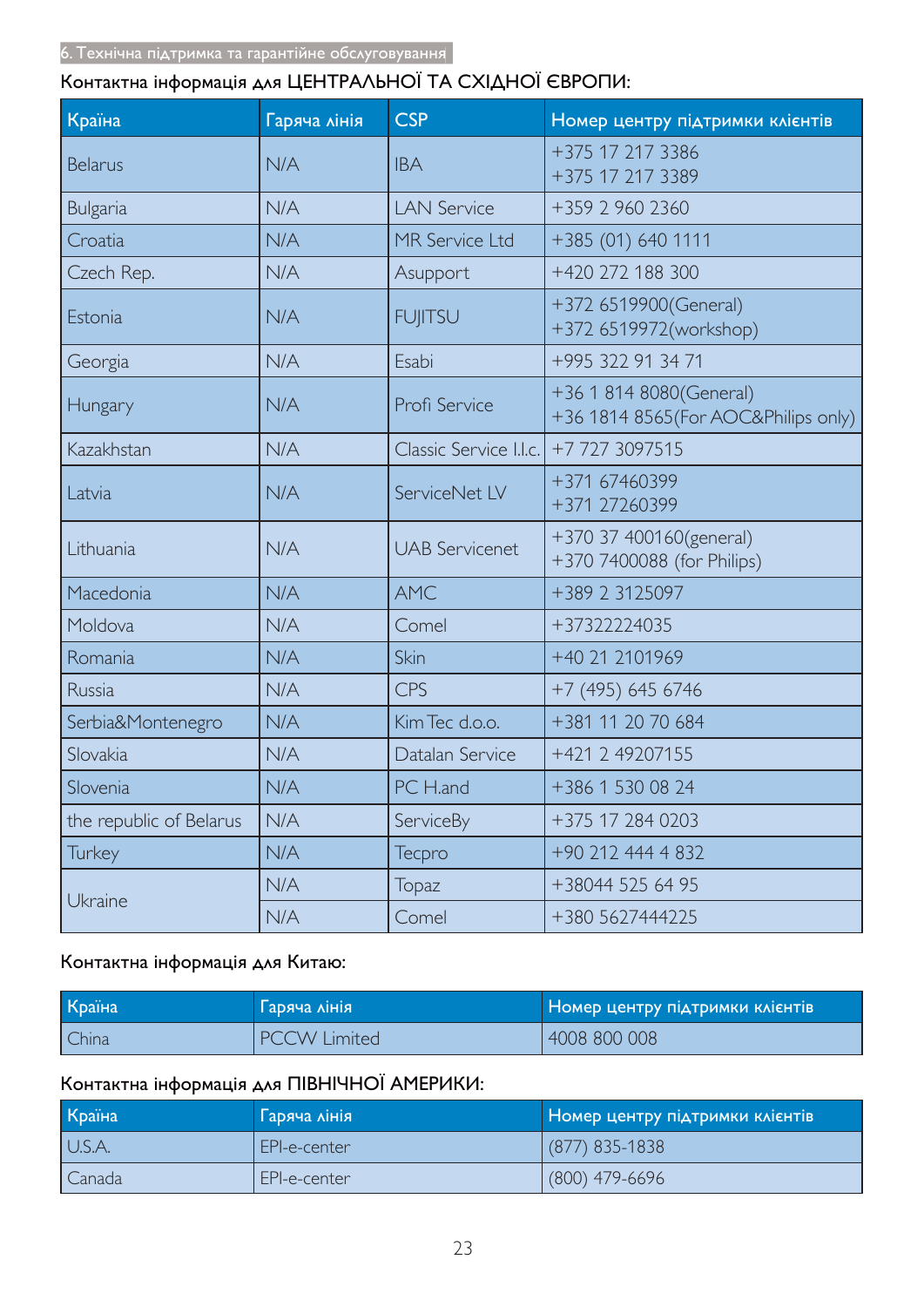# Контактна інформація для ПІВДЕННО-СХІДНОЇ АЗІЇ:

| Країна             | <b>ASP</b>                                                          | Номер центру під-<br>тримки клієнтів                                                                        | Години роботи                                                           |
|--------------------|---------------------------------------------------------------------|-------------------------------------------------------------------------------------------------------------|-------------------------------------------------------------------------|
| Australia          | <b>AGOS NETWORK</b><br><b>PTY LTD</b>                               | 1300 360 386                                                                                                | Mon.~Fri. 9:00am-5:30pm                                                 |
| New Zealand        | Visual Group Ltd.                                                   | 0800 657447                                                                                                 | Mon.~Fri. 8:30am-5:30pm                                                 |
| Hong Kong<br>Macau | Company: Smart Pixels<br>Technology Ltd.                            | Hong Kong:<br>Tel: +852 2619 9639<br>Macau:<br>Tel: (853)-0800-987                                          | Mon.~Fri. 9:00am-6:00pm<br>Sat. 9:00am-1:00pm                           |
| India              | <b>REDINGTON INDIA</b><br><b>LTD</b>                                | Tel: 1 800 425 6396<br>SMS: PHILIPS to 56677                                                                | Mon.~Fri. 9:00am-5:30pm                                                 |
| Indonesia          | PT. CORMIC<br><b>SERVISINDO</b><br><b>PERKASA</b>                   | $+62 - 21 - 4080 - 9086$<br>(Customer Hotline)<br>+62-8888-01-9086<br>(Customer Hotline)                    | Mon.~Thu. 08:30-12:00; 13:00-<br>17:30<br>Fri. 08:30-11:30; 13:00-17:30 |
| Korea              | Alphascan Displays, Inc                                             | 1661-5003                                                                                                   | Mon.~Fri. 9:00am-5:30pm<br>Sat. 9:00am-1:00pm                           |
| Malaysia           | R-Logic Sdn Bhd                                                     | +603 5102 3336                                                                                              | Mon.~Fri. 8:15am-5:00pm<br>Sat. 8:30am-12:30am                          |
| Pakistan           | <b>TVONICS Pakistan</b>                                             | +92-213-6030100                                                                                             | Sun.~Thu. 10:00am-6:00pm                                                |
| Singapore          | Philips Singapore Pte<br>Ltd (Philips Consumer<br>Care Center)      | (65) 6882 3966                                                                                              | Mon.~Fri. 9:00am-6:00pm<br>Sat. 9:00am-1:00pm                           |
| Taiwan             | FETEC.CO                                                            | 0800-231-099                                                                                                | Mon,~Fri, 09:00 - 18:00                                                 |
| Thailand           | Axis Computer System<br>Co., Ltd.                                   | $(662)$ 934-5498                                                                                            | Mon.~Fri. 08:30am~05:30pm                                               |
| South Africa       | Computer Repair<br><b>Technologies</b>                              | 011 262 3586                                                                                                | Mon.~ Fri. 08:00am~05:00pm                                              |
| Israel             | Eastronics LTD                                                      | 1-800-567000                                                                                                | Sun.~Thu. 08:00-18:00                                                   |
| Vietnam            | FPT Service Informatic<br>Company Ltd. - Ho Chi<br>Minh City Branch | +84 8 38248007<br>Ho Chi Minh City<br>+84 5113.562666<br>Danang City<br>+84 5113.562666<br>Can tho Province | Mon.~Fri. 8:00-12:00, 13:30-17:30<br>Sat. 8:00-12:00                    |
| Philippines        | <b>EA Global Supply</b><br>Chain Solutions , Inc.                   | (02) 655-7777; 6359456                                                                                      | Mon.~Fri. 8:30am~5:30pm                                                 |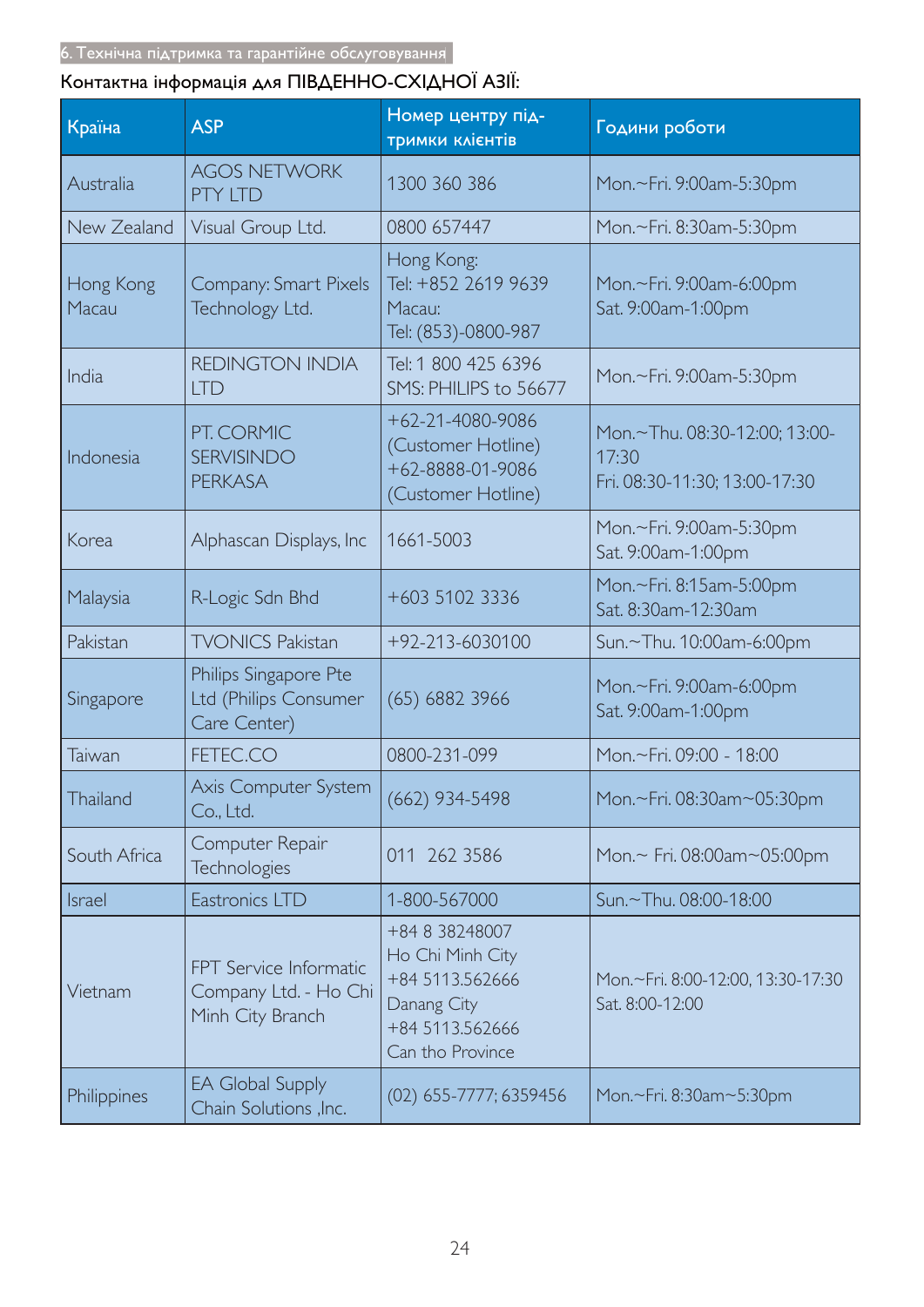6. Технічна підтримка та гарантійне обслуговування  $\overline{\phantom{a}}$ 

| Armenia<br>Azerbaijan<br>Georgia<br>Kyrgyzstan<br>Tajikistan | Firebird service centre               | +97 14 8837911                                      | Sun.~Thu. 09:00 - 18:00 |
|--------------------------------------------------------------|---------------------------------------|-----------------------------------------------------|-------------------------|
| Uzbekistan                                                   | Soniko Plus Private<br>Enterprise Ltd | +99871 2784650                                      | Mon.~Fri. 09:00 - 18:00 |
| Turkmenistan                                                 | <b>Technostar Service</b><br>Centre   | $+(99312)$ 460733, 460957   Mon.~Fri. 09:00 - 18:00 |                         |
| Japan                                                        | フィリップスモニター<br>• サポートセンター              | 0120-060-530                                        | Mon.~Fri. 10:00 - 17:00 |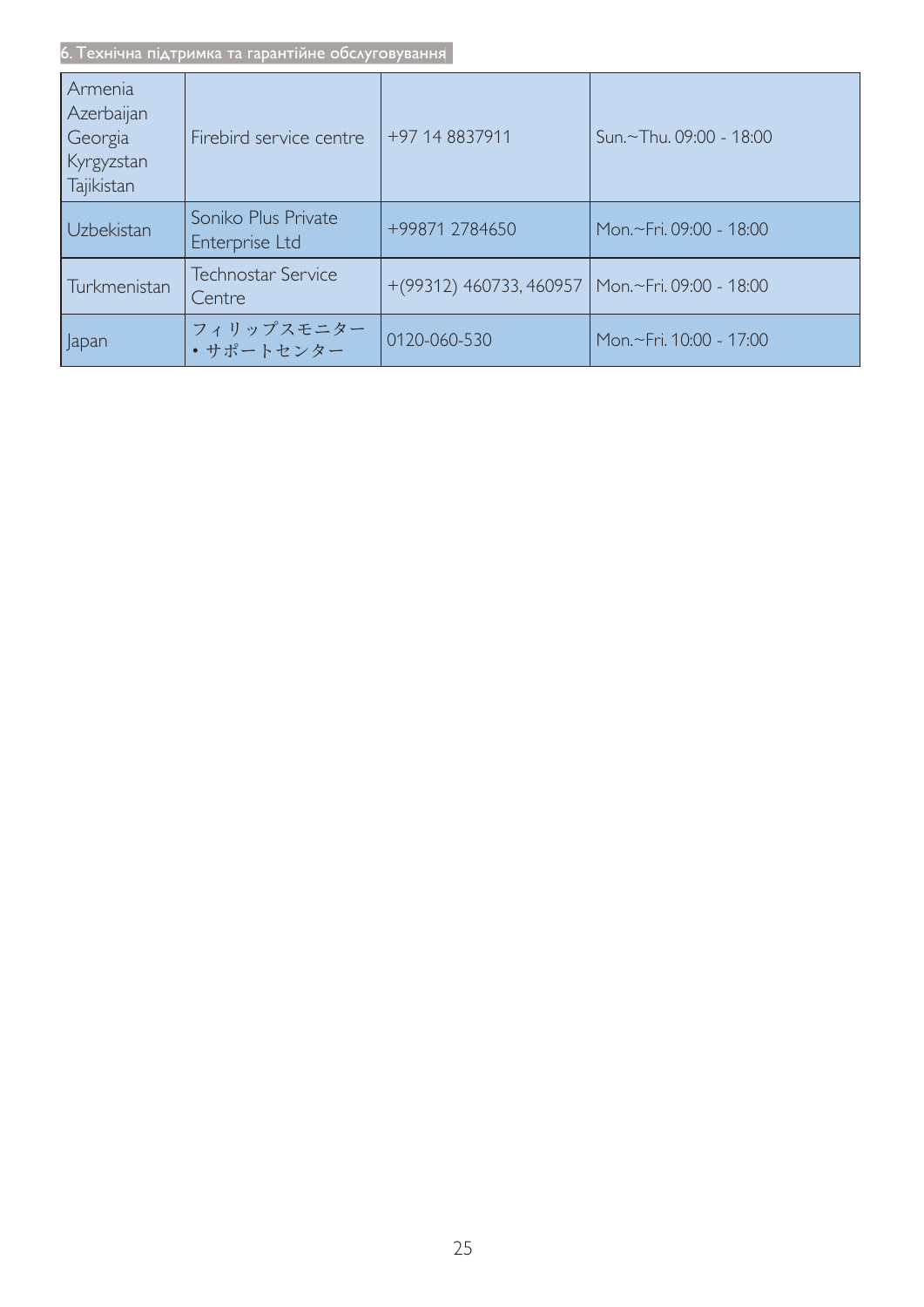# 7. Усунення несправностей і розповсюджені питання

# 7.1 Усунення несправностей

Ця сторінка стосується проблем, які може усунути сам користувач. Якщо Ви спробували ці методи, а проблема не зникла, зверніться до представника служби підтримки Philips.

## 1 Розповсюджені проблеми

#### Нема зображення (світлодіод живлення не світиться)

- Переконайтеся, що шнур живлення вставлено до розетки мережі та до монітору ззаду.
- Спочатку переконайтеся, що кнопка живлення спереду на моніторі знаходиться у положенні Вимк., а потім натисніть її, щоб перевести в положення Увім.

#### Нема зображення (світлодіод живлення - білий)

- Переконайтеся, що комп'ютер увімкнено.
- Переконайтеся, що сигнальний кабель правильно підключений до Вашого комп'ютера.
- Переконайтеся, що не погнулися контакти на тому кінці кабелю монітору, який підключається до монітору. Якщо так замініть або полагодьте кабель.
- Може бути активована особлива характеристика енергозбереження.

#### На екрані сказано



- Переконайтеся, що кабель монітору правильно підключений до Вашого комп'ютера. (Також див. Стисле Керівництво для Початку Експлуатації)
- Перевірте, чи не зігнулися контакти кабелю монітору.
- Переконайтеся, що комп'ютер увімкнено.

#### Очевидні ознаки диму або іскор.

Не виконуйте жодних кроків з усунення несправностей

- Заради безпеки негайно вимкніть монітор з електромережі
- Негайно зверніться до представника сервісного центру Philips.

## Проблеми зображення

#### Зображення розташоване не по центру

Відрегулюйте розташування зображення функцією «Auto» (Авто) в Головних засобах контролю ЕМ.

#### Зображення на екрані дрижить

Перевірте, чи надійно підключений сигнальний кабель до графічної плати або ПК.

#### Тремтіння по вертикалі



- Відрегулюйте зображення функцією «Auto» (Авто) в Головних засобах контролю ЕМ.
- Усуньте вертикальні риски за допомогою Phase (Фаза) / Clock of Setup (Годинник налаштування) в Основний засіб контролю ЕМ. Працює лише в режимі VGA.

#### З'являється горизонтальне мерехтіння



Відрегулюйте зображення функцією «Auto» (Авто) в Головних засобах контролю ЕМ.

#### Зображення виглядає розпливчастим, нерозбірливим або надто темним

Відрегулюйте контраст і яскравість в екранному меню.

#### «Залишкове зображення», «вигоряння зображення» або «привид зображення» залишається після вимкнення живлення.

Неперервний показ непорушного або статичного зображення протягом тривалого часу може викликати «вигоряння», також відоме як «залишкове зображення» або «зображення-привид» на екрані. «Вигоряння», «залишкове зображення» або «зображення-привид» - це поширене явище у технології панелей РК-моніторів. У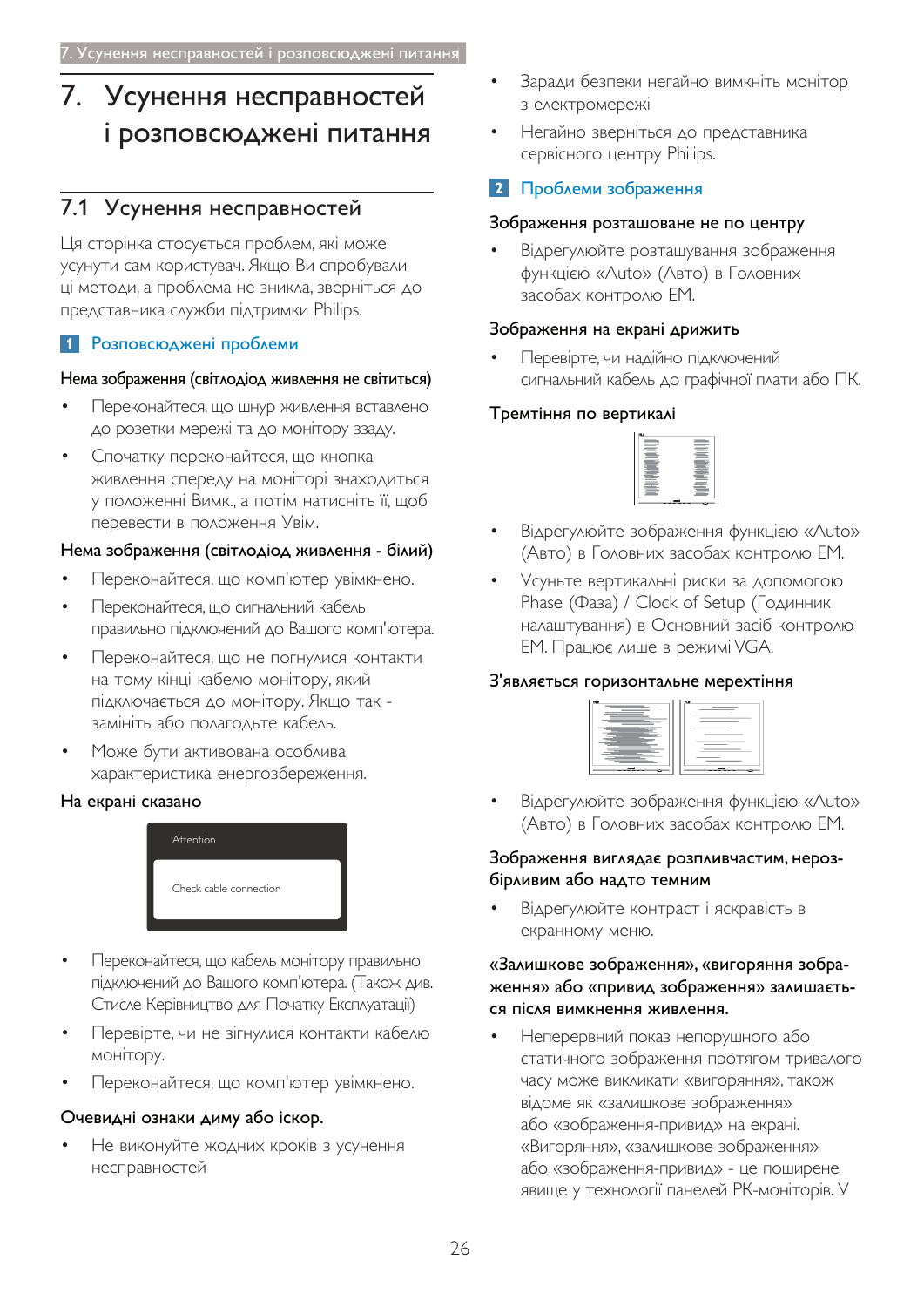#### 7. Усунення несправностей і розповсюджені питання

більшості випадків «вигоряння», «залишкове зображення» або «зображення-привид» поступово зникає протягом певного часу після того, як живлення було вимкнено.

- Завжди вмикайте рухливу екранну заставку, коли лишаєте монітор бездіяльним.
- Завжди активуйте задачу періодичного поновлення екрану, якщо РК-монітор показуватиме незмінний статичний зміст.
- Якщо не увімкнути екранну заставку або періодичне поновлення екрану, це може призвести до серйозного «вигоряння» або «залишкового зображення», «зображення-привида», які не зникають і не підлягають ремонту. Гарантія не розповсюджується на вищезгадане пошкодження.

#### Зображення виглядає спотвореним. Текст нечіткий або має зсуви.

Встановіть чіткість дисплею ПК на той же режим, на який рекомендовано встановити оригінальну чіткість екрану.

#### На екрані з'явилися зелені, червоні, сині, темні та білі крапки

Точки, що лишаються, є звичайною Характеристикою рідких кристалів, які використовуються в сучасних технологіях. Детальніше про це почитайте у заяві щодо кількості бракованих пікселів.

#### Світло «Живлення увімкнено» надто яскраве і подразнює зір

Світловий покажчик «живлення увімкнено» можна регулювати у Налаштування світлодіода в основних засобах контролю ЕМ.

Щоб отримати більше підтримки, див. список Центрів інформації для клієнтів та зверніться до представників служби підтримки клієнтів Philips.

# 7.2 Загальні розповсюджені питання

#### Питання 1:

Що слід робити, якщо при встановленні монітору екран показує «Cannot display this video mode» (Неможливо відобразити цей відеорежим)?

#### Відповідь:

Рекомендована чіткість для цього монітору:  $1920 \times 1080$  на 60 Гц

- Від'єднайте всі кабелі, потім підключіть ПК до монітору, яким Ви користувалися раніше.
- У Start (стартовому) меню Windows виберіть панель Settings (Налаштування) / Control Panel (Контрольна панель). У Вікні контрольної панелі виберіть піктограму Display (Дисплей). На Display control panel (контрольній панелі дисплею) виберіть панель «Settings» (Налаштування). На паналеі налаштувань, у віконці «Desktop Area» (ділянка робочого столу) пересуньте повзун на  $1920 \times 1080$  пікселів.
- Відкрийте «Advanced Properties» (Високотехнологічні властивості) і встановіть Refresh Rate (Частота поновлення) на 60 Гц. потім клацніть по ОК.
- Перестартуйте комп'ютер і повторіть кроки 2 і 3, щоб переконатися, що ПК встановлено на 1920  $\times$  1080 на 60 Гц.
- Вимкніть комп'ютер, відключіть старий монітор i повторно підключіть PK-монітор Philips.
- Увімкніть монітор, потім увімкніть ПК.

#### Питання 2:

#### Яка рекомендована частота поновлення РК-монітора?

#### Відповідь:

Рекомендована частота поновлення РК-моніторів становить 60 Гц. Якщо на екрані з'явилися спотворення, можна встановити частоту 75 Гц, щоб перевірити, чи зникнуть спотворення.

#### Питання 3:

Що таке файли .inf та .icm на компакт-диску? Як інсталювати драйвери (.inf та .icm)? Відповідь:

Це - файли драйверів для Вашого монітору. Виконуйте інструкції з керівництва користувача, щоб інсталювати драйвери. Комп'ютер може зробити запит про драйвери монітора (файли inf та .icm) або диск драйверів, коли Ви вперше інсталюєте монітор. Виконуйте інструкції, щоб вставити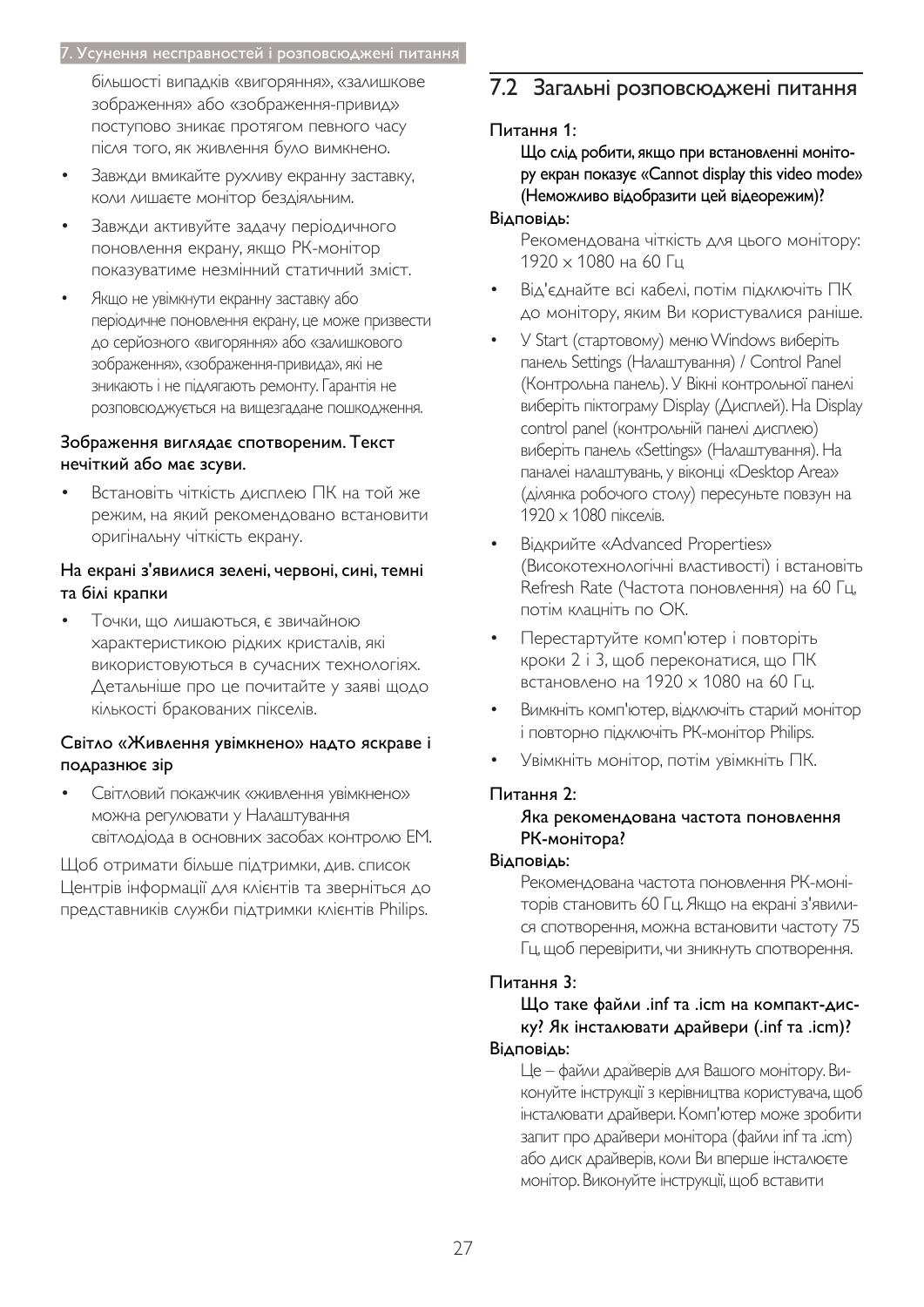#### 7. Усунення несправностей і розповсюджені питання

супроводжуючий компакт-диск, який входить у цей комплект. Драйвери монітору (файли .inf та .icm) будуть інстальовані автоматично.

#### Питання 4:

#### Як регулювати чіткість?

#### Відповідь:

Ваші відео-карта/графічний драйвер та монітор разом визначають доступні чіткості. Можна вибрати бажану чіткість на Control Panel (контрольній панелі) Windows® за допомогою «Display properties» (Властивості дисплею).

#### Питання 5:

#### Як бути, якщо я загублюся під час налаштування монітора через ЕМ?

#### Відповідь:

Просто натисніть кнопку ОК, потім натисніть Reset (Скинути), щоб повернути всі оригінальні фабричні налаштування.

#### Питання 6:

#### Чи стійкий РК-екран до подряпин? Відповідь:

Рекомендовано не струшувати поверхню панелі і захищати її від гострих і тупих предметів. Переконайтеся, що у поводженні з монітором Ви не застосовуєте сили або тиску до поверхні панелі. Це може вплинути на чинність гарантії.

#### Питання 7:

#### Як чистити поверхню РК-екрану? Відповідь:

Для нормального чищення користуйтеся чистою м'якою тканиною. Для кращого чищення використовуйте ізопропіловий спирт. Не використовуйте інші розчинники, такі як етиловий спирт, етанол, ацетон, гексан тощо.

#### Питання 8:

#### Чи можна змінити налаштування кольору монітору?

#### Відповідь:

Так, Ви можете змінити налаштування кольору в ЕМ наступним чином,

- Натисніть «ОК», щоб показати ЕМ (екранне меню)
- Натисніть «Down Arrow» (стрілку вниз), щоб вибрати опцію «Color» (Колір), потім натисніть «ОК», щоб увійти до налаштування кольору. Нижче подано три види налаштування.
	- 1. Color Temperature (Температура кольору): Із налаштуванням у діапазоні 6500

К, панель виглядає «теплою», із червоно-білим відтінком, тоді як температура 9300 К наділяє зображення «холодним біло-блакитним відтінком».

- 2. sRGB: Це стандарт налаштування, який забезпечує правильний обмін кольорами між різними пристроями (напр. цифровими камерами, моніторами, принтерами, сканерами тощо)
- 3. User Define (За визначенням користувача): Користувач може вибрати бажані НАЛАШТУВАННЯ КОЛЬОРУ, РЕГУЛЮЮЧИ червоний, зелений та синій кольори.

## **G** Примітка

Вимірювання кольору світла, яке випромінює розігрітий предмет. Це вимірювання вказується за абсолютною шкалою (у градусах Кельвіна). Нижчі температури у Кельвінах, такі як 2004 К, «червоні», вищі темпертури, такі як 9300К - «блакитні». Нейтральна температура - це білий колір, 6504К.

#### Питання 9:

#### Чи можна підключити мій РК-монітор до будь-якого ПК, автоматизованого робочого місця або Макінтош?

#### Відповідь:

Так. Всі РК-монітори Philips повністю сумісні із стандартними ПК, автоматизованими робочими місцями та Макінтош. Може знадобитися адаптер кабелю для підключення монітора до системи Макінтош. Будь ласка, зверніться до розповсюджувача Philips по докладнішу інформацію.

#### Питання 10:

Чи працюють PK-монітори Philips за принципом «Вмикай і працюй»?

#### Відповідь:

Так, монітори сумісні з Windows 7/Windows 8/NT, Mac OSX, Linux за принципом «вмикай і працюй».

#### $Питання 11:$

Що таке Вигоряння/прилипання зображення, Залишкове зображення або Зображення-привид на РК-панелях?

#### Відповідь:

Неперервний показ непорушного або статичного зображення протягом тривалого часу може викликати «вигоряння», також відоме як «залишкове зображення» або «зображення-привид» на екрані. «Вигоряння», «залишко-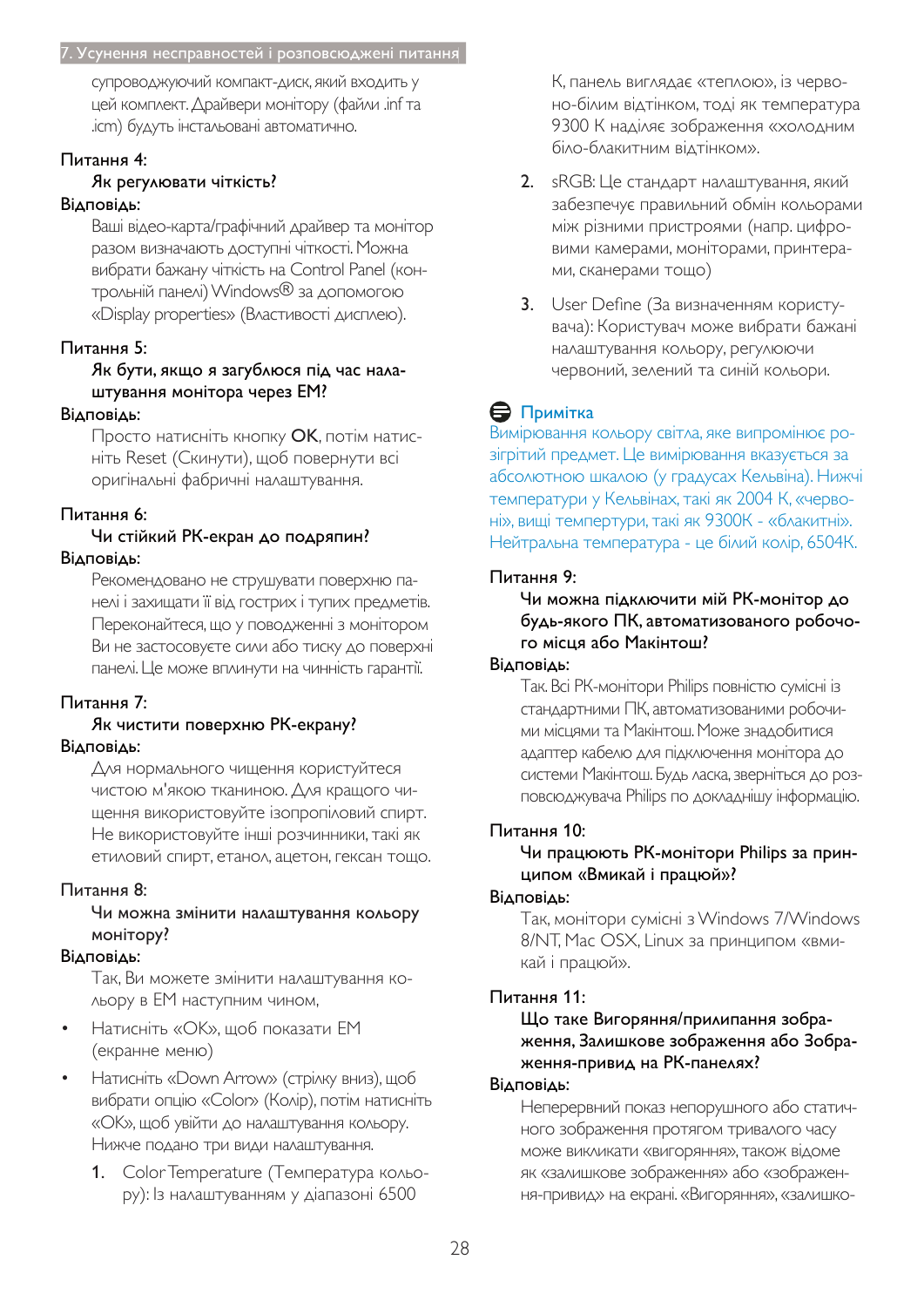#### 7. Усунення несправностей і розповсюджені питання

ве зображення» або «зображення-привид» це поширене явище у технології панелей РК-моніторів. У більшості випадків «вигоряння зображення», «залишкове зображення» або «привид зображення» після вимкнення живлення поступово зникатиме.

Завжди активуйте рухому екранну заставку, коли монітор лишається без нагляду. Завжди активуйте періодичне поновлення екрана, якщо показуватиме незмінний статичний зміст.

## $\mathbf{\Omega}$  **Y** Bara!

Серйозні симптоми «вигоряння», «залишкового зображення» або «зображення-привиду» не зникають і не підлягають ремонту. Дія гарантії не розповсюджується на вищевказане пошкодження.

#### Питання 12:

#### Чому дисплей показує не чіткий текст, а спотворені символи?

#### Відповідь:

Ваш РК-монітор найкраще працює на оригінальній частоті 1920 х 1080 на 60 Гц. Будь ласка, користуйтеся цією чіткістю, щоб отримати найкращу якість зображення.